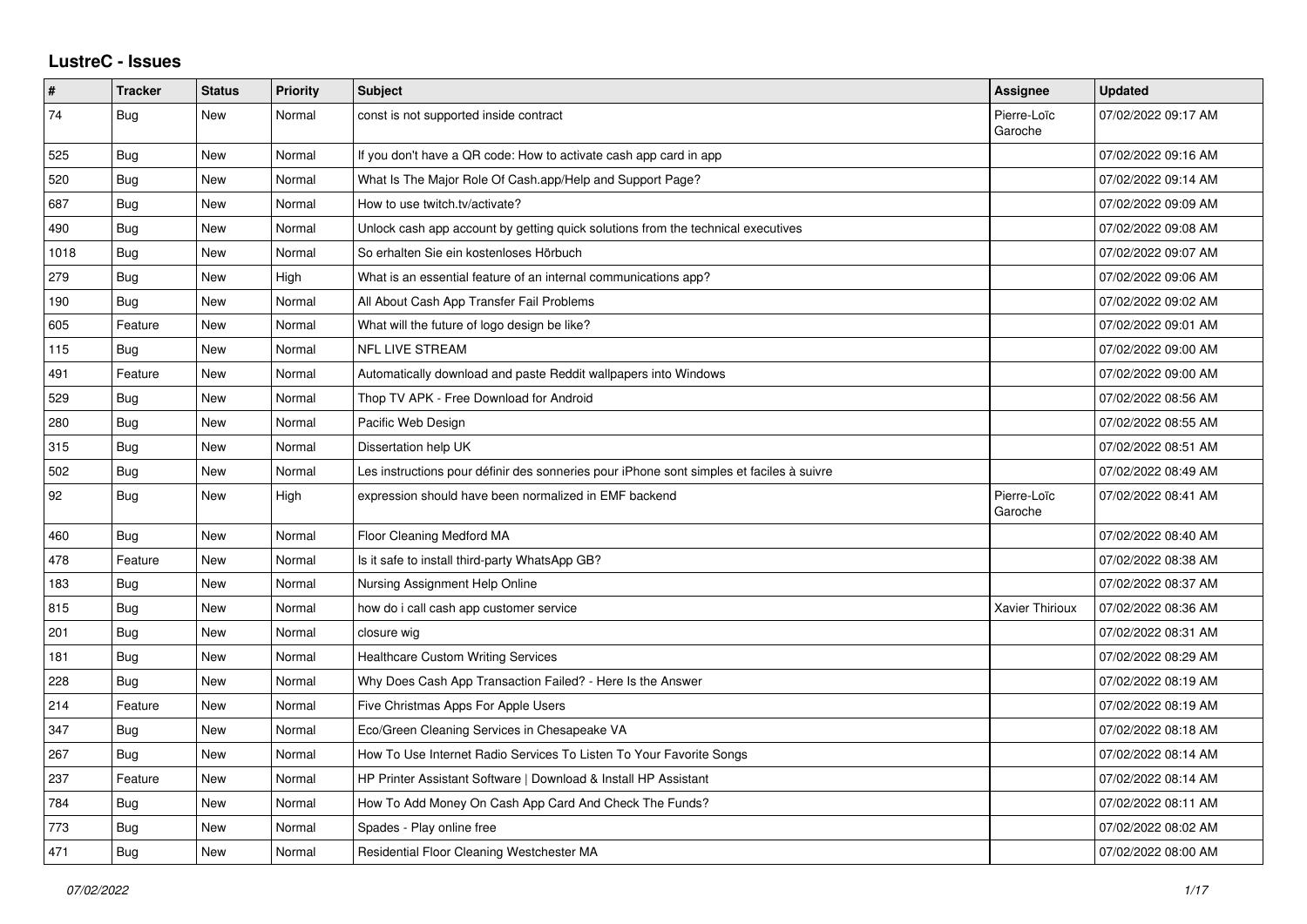| $\pmb{\#}$ | <b>Tracker</b> | <b>Status</b> | Priority | <b>Subject</b>                                                                                                                               | <b>Assignee</b>        | <b>Updated</b>      |
|------------|----------------|---------------|----------|----------------------------------------------------------------------------------------------------------------------------------------------|------------------------|---------------------|
| 251        | <b>Bug</b>     | New           | Normal   | All About Cash App Transfer Fail Problems                                                                                                    | Pierre-Loïc<br>Garoche | 07/02/2022 07:56 AM |
| 191        | Bug            | New           | Normal   | <b>B2B Branding</b>                                                                                                                          |                        | 07/02/2022 07:53 AM |
| 76         | <b>Bug</b>     | New           | Normal   | Import error: Load error: imported node real_to_int declared in a regular Lustre file. File "include/conv.lusi", line 1,<br>characters 0-64: |                        | 07/02/2022 07:50 AM |
| 506        | Bug            | New           | Normal   | www.trendmicro.com/activate                                                                                                                  |                        | 07/02/2022 07:49 AM |
| 206        | Bug            | New           | Low      | <b>Cheap Electric Bikes</b>                                                                                                                  |                        | 07/02/2022 07:46 AM |
| 690        | <b>Bug</b>     | New           | Normal   | campervan hire                                                                                                                               |                        | 07/02/2022 07:35 AM |
| 500        | Bug            | New           | Normal   | Simply contact the technical team, to find the solution to cash app refund problems.                                                         | Pierre-Loïc<br>Garoche | 07/02/2022 07:32 AM |
| 781        | Bug            | New           | Normal   | Free Whatsapp Group to Join                                                                                                                  |                        | 07/02/2022 07:28 AM |
| 188        | <b>Bug</b>     | New           | Normal   | Why are university students buying assignments online?                                                                                       | Pierre-Loïc<br>Garoche | 07/02/2022 07:25 AM |
| 536        | Bug            | New           | Normal   | How to check the balance on the cash app card                                                                                                | Hamza<br>Bourbouh      | 07/02/2022 07:22 AM |
| 464        | Bug            | New           | Normal   | Upholstery Cleaning Westchester MA                                                                                                           |                        | 07/02/2022 07:19 AM |
| 493        | Feature        | New           | High     | chainsaw dance                                                                                                                               |                        | 07/02/2022 07:17 AM |
| 785        | Bug            | New           | Normal   | How To Get Money Off Cash App Without Card Or With A Card?                                                                                   |                        | 07/02/2022 07:16 AM |
| 174        | Feature        | New           | Normal   | Digital Marketing Philadelphia                                                                                                               |                        | 07/02/2022 07:15 AM |
| 514        | Bug            | New           | Normal   | Trans-Caribbean                                                                                                                              |                        | 07/02/2022 07:13 AM |
| 627        | Bug            | New           | Normal   | <b>HELO</b>                                                                                                                                  |                        | 07/02/2022 07:09 AM |
| 331        | <b>Bug</b>     | New           | Normal   | Water Extraction Services in Norfolk VA                                                                                                      |                        | 07/02/2022 06:59 AM |
| 541        | Bug            | New           | Normal   | How to fix the cash app payment failed errors?                                                                                               |                        | 07/02/2022 06:58 AM |
| 794        | Feature        | New           | Normal   | Safe place to buy fifa coins                                                                                                                 |                        | 07/02/2022 06:57 AM |
| 278        | <b>Bug</b>     | New           | Normal   | Cash App Help & Solutions - Here You Will Get Better Assistance                                                                              |                        | 07/02/2022 06:56 AM |
| 637        | Feature        | <b>New</b>    | Normal   | Why do the Outlook rules not work in my account?                                                                                             |                        | 07/02/2022 06:55 AM |
| 735        | Bug            | New           | Normal   | A quick fix of how to get money back from cash app stocks                                                                                    |                        | 07/02/2022 06:51 AM |
| 699        | <b>Bug</b>     | New           | Normal   | Would you be able to utilize Cash App Twitch?                                                                                                |                        | 07/02/2022 06:51 AM |
| 575        | Feature        | New           | Low      | cheap jordan replicas for sale                                                                                                               | Pierre-Loïc<br>Garoche | 07/02/2022 06:51 AM |
| 802        | Bug            | New           | Normal   | Who Is an ETL Engineer                                                                                                                       |                        | 07/02/2022 06:40 AM |
| 170        | Feature        | New           | Normal   | top mba colleges in bangalore                                                                                                                |                        | 07/02/2022 06:39 AM |
| 182        | Bug            | New           | Normal   | <b>Healthcare Custom Writing Services</b>                                                                                                    |                        | 07/02/2022 06:37 AM |
| 611        | Feature        | New           | Normal   | Buy All Modafinil & Armodafinil Tablets @Buy Modafinil US                                                                                    |                        | 07/02/2022 06:37 AM |
| 151        | Feature        | New           | Normal   | Law Essay Writing Service - Assignments Planet                                                                                               |                        | 07/02/2022 06:35 AM |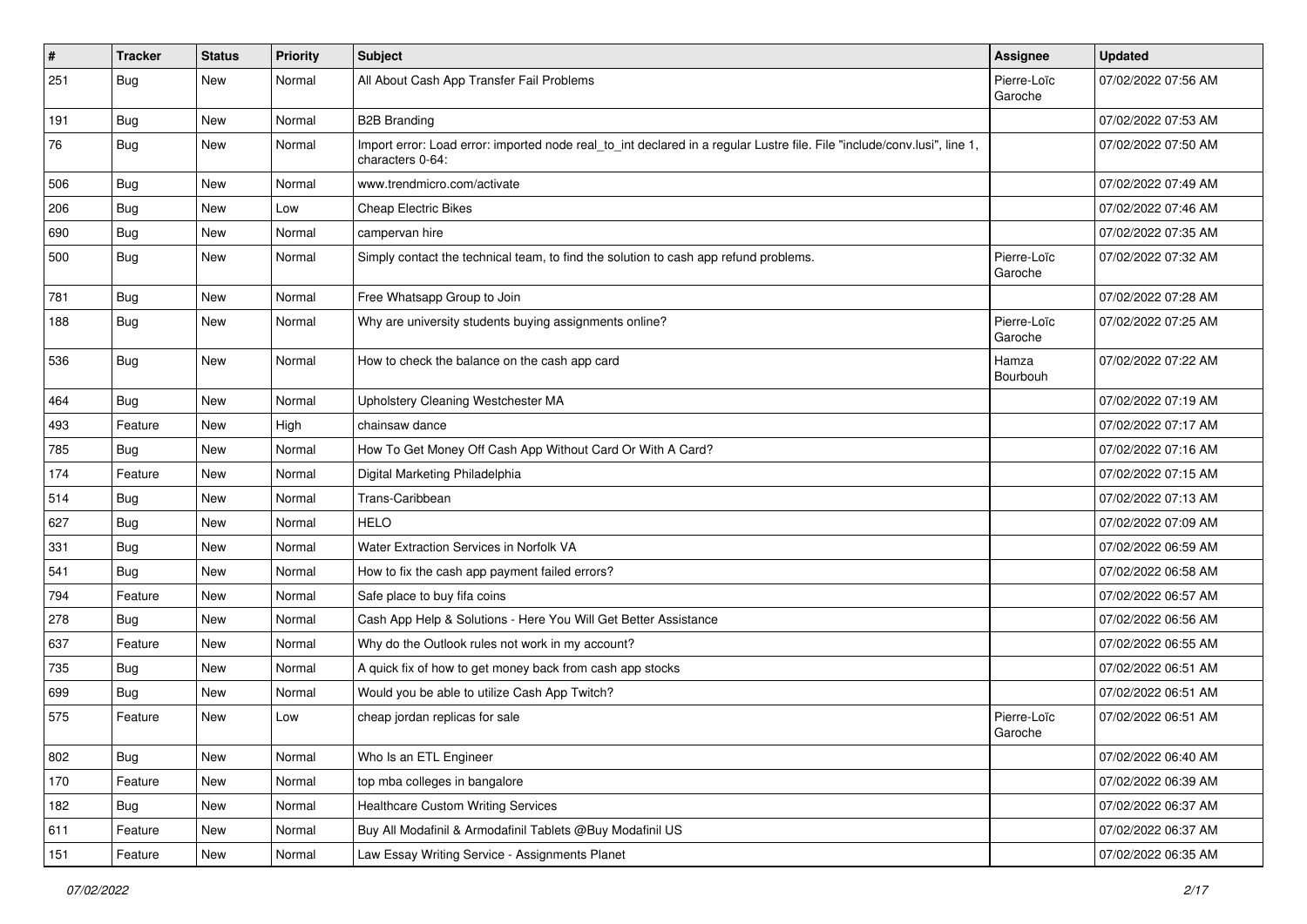| #    | Tracker    | <b>Status</b> | <b>Priority</b> | <b>Subject</b>                                                        | <b>Assignee</b>        | <b>Updated</b>      |
|------|------------|---------------|-----------------|-----------------------------------------------------------------------|------------------------|---------------------|
| 498  | <b>Bug</b> | New           | Normal          | Téléchargeur SoundCloud : SoundCloud en Mp3                           | Christophe<br>Garion   | 07/02/2022 06:31 AM |
| 123  | <b>Bug</b> | New           | Normal          | https://www.reddit.com/r/NRLgrandfinal2020/                           |                        | 07/02/2022 06:30 AM |
| 496  | Bug        | New           | Normal          | What is Live NetTV?                                                   |                        | 07/02/2022 06:28 AM |
| 240  | Feature    | New           | Normal          | Juego interesante de Dragon Ball Legends MOD APK                      |                        | 07/02/2022 06:27 AM |
| 168  | Bug        | New           | Normal          | UFC 256 Live Stream Online                                            |                        | 07/02/2022 06:26 AM |
| 469  | <b>Bug</b> | New           | Normal          | Germs Removal Westchester MA                                          |                        | 07/02/2022 06:25 AM |
| 292  | Bug        | New           | Normal          | Venmo to Cash App Transfer Of Money- Explore Here                     |                        | 07/02/2022 06:19 AM |
| 492  | <b>Bug</b> | New           | Normal          | HD Streamz MOD APK v3.5.5 (Keine Werbung)                             |                        | 07/02/2022 06:16 AM |
| 486  | Bug        | New           | Low             | <b>HP Wireless Printer Setup</b>                                      | Anonymous              | 07/02/2022 06:06 AM |
| 141  | Feature    | New           | Normal          | Something about jerry curly                                           |                        | 07/02/2022 06:04 AM |
| 133  | Bug        | New           | Normal          | craftlabs                                                             |                        | 07/02/2022 06:00 AM |
| 507  | Bug        | New           | Normal          | central.bitdefender.com                                               |                        | 07/02/2022 05:55 AM |
| 654  | Feature    | New           | Normal          | Peach Health Benefits                                                 |                        | 07/02/2022 05:52 AM |
| 534  | Bug        | New           | Normal          | Know how to initiate cash app refund by contacting the technical team | Pierre-Loïc<br>Garoche | 07/02/2022 05:52 AM |
| 666  | Bug        | New           | Normal          | 470+ pages à colorier de Noël                                         |                        | 07/02/2022 05:51 AM |
| 333  | Bug        | New           | Normal          | Mold Removal Services in Norfolk VA                                   |                        | 07/02/2022 05:50 AM |
| 809  | <b>Bug</b> | New           | Normal          | Smash Karts - immerse yourself in the exciting race                   |                        | 07/02/2022 05:46 AM |
| 696  | <b>Bug</b> | New           | Normal          | How to Install the TuMangaOnline App                                  |                        | 07/02/2022 05:41 AM |
| 632  | Bug        | New           | Normal          | CheapestMedsShop   100% Safe Medicines Online in UK & AUS.            |                        | 07/02/2022 05:41 AM |
| 694  | <b>Bug</b> | New           | Normal          | How to Get Guidance On How To Cash App Withdrawal Limit?              | Christophe<br>Garion   | 07/02/2022 05:38 AM |
| 724  | Bug        | New           | Normal          | Dial Chime Customer support number for a quick response               |                        | 07/02/2022 05:37 AM |
| 128  | <b>Bug</b> | New           | Normal          | dfgbd                                                                 |                        | 07/02/2022 05:37 AM |
| 508  | Bug        | New           | Normal          | hire a professional dissertation help                                 |                        | 07/02/2022 05:36 AM |
| 610  | Feature    | New           | Normal          | CheapestMedsShop 100% Safe Medicines Online in USA UK & AUS.          |                        | 07/02/2022 05:31 AM |
| 801  | <b>Bug</b> | New           | Normal          | Who Is an ETL Engineer                                                |                        | 07/02/2022 05:26 AM |
| 261  | Bug        | New           | Normal          | Ringtone Downloads - Easy Ways Come Up With Your Own Ringtones        |                        | 07/02/2022 05:21 AM |
| 194  | Bug        | New           | Normal          | lace closure wigs                                                     |                        | 07/02/2022 05:14 AM |
| 817  | Bug        | New           | Normal          | Pacman 30th Anniversary                                               |                        | 07/02/2022 05:11 AM |
| 169  | <b>Bug</b> | New           | Normal          | CV Maker - UAE CV Writing Agency                                      |                        | 07/02/2022 05:10 AM |
| 494  | Bug        | New           | Normal          | <b>Buy Discussion Post</b>                                            |                        | 07/02/2022 05:02 AM |
| 1140 | Feature    | New           | Normal          | GTA San Andreas Mod Apk                                               |                        | 07/02/2022 04:59 AM |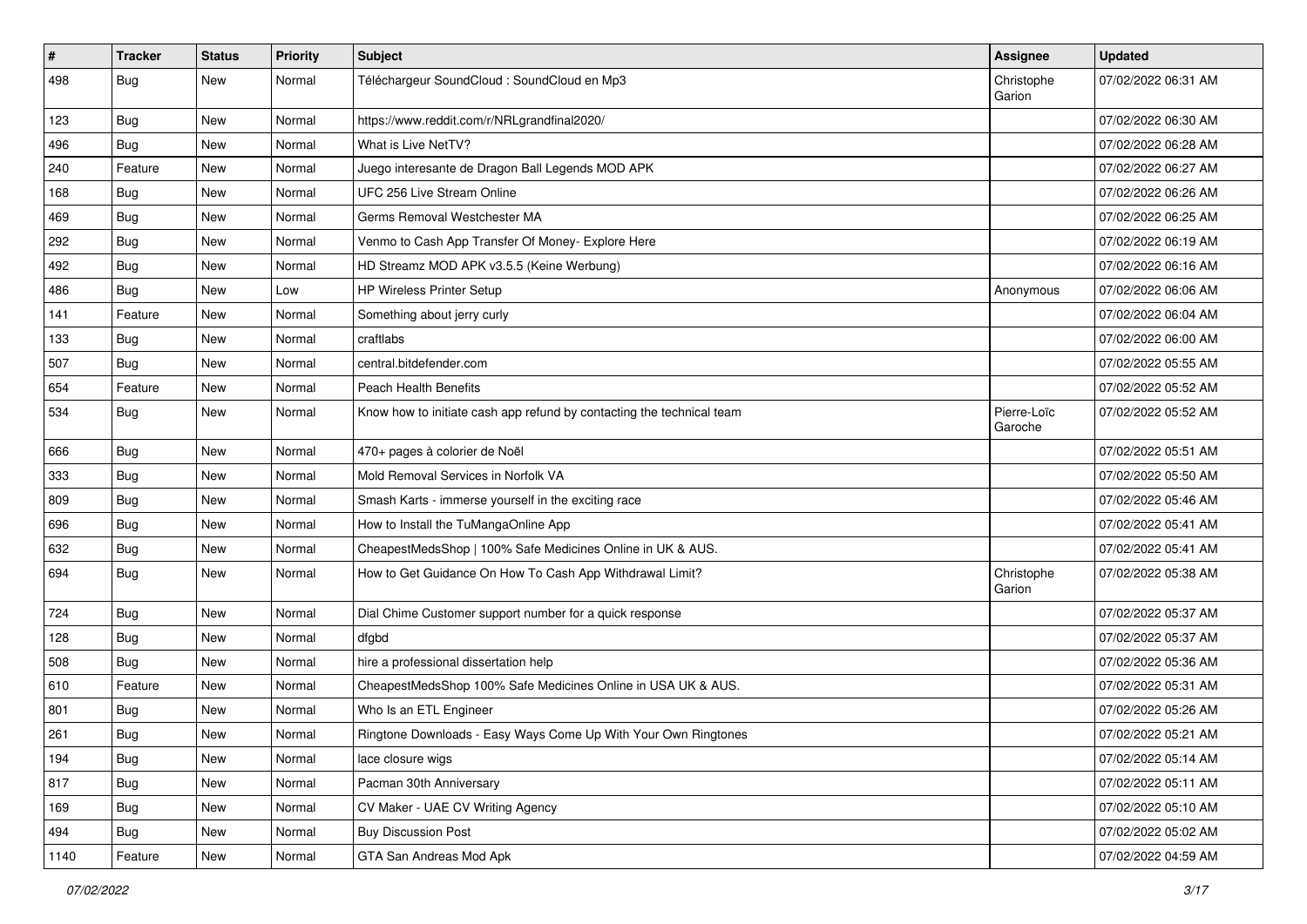| $\sharp$ | <b>Tracker</b> | <b>Status</b> | <b>Priority</b> | Subject                                                        | <b>Assignee</b>        | <b>Updated</b>      |
|----------|----------------|---------------|-----------------|----------------------------------------------------------------|------------------------|---------------------|
| 1139     | Feature        | New           | Normal          | GTA San Andreas Mod Apk                                        |                        | 07/02/2022 04:58 AM |
| 1138     | Feature        | New           | Normal          | GTA San Andreas Mod Apk                                        |                        | 07/02/2022 04:56 AM |
| 532      | Bug            | New           | Normal          | My Assignment Help                                             |                        | 07/02/2022 04:50 AM |
| 487      | Bug            | New           | Normal          | Cheap Fake Dunks                                               |                        | 07/02/2022 04:46 AM |
| 316      | Bug            | New           | Normal          | Finden Sie den besten Klingelton für Ihr Telefon               |                        | 07/02/2022 04:37 AM |
| 488      | Bug            | New           | Normal          | Quick solution to solve cash app dispute by the technical team |                        | 07/02/2022 04:33 AM |
| 234      | Bug            | New           | Normal          | My Personal Experience With the College Writing Services       |                        | 07/02/2022 04:33 AM |
| 219      | Bug            | New           | Normal          | Free Ringtones for Cell Phones.                                |                        | 07/02/2022 04:27 AM |
| 284      | Bug            | New           | Normal          | All About Cash App Transfer Fail Problems                      |                        | 07/02/2022 04:20 AM |
| 674      | Bug            | New           | Normal          | The best game in 2021                                          | Pierre-Loïc<br>Garoche | 07/02/2022 04:16 AM |
| 143      | Bug            | New           | Normal          | Bob lace front wigs                                            |                        | 07/02/2022 04:08 AM |
| 247      | Bug            | New           | Normal          | best 4 Channel Amp                                             |                        | 07/02/2022 03:57 AM |
| 721      | Bug            | New           | Normal          | Cómo instalar un Mod Apk                                       |                        | 07/02/2022 03:53 AM |
| 531      | Bug            | New           | Normal          | Cheap Assignment Writing Service UK                            | Anonymous              | 07/02/2022 03:47 AM |
| 519      | <b>Bug</b>     | New           | Normal          | Are you finding online UK Assignment writers?                  |                        | 07/02/2022 03:42 AM |
| 499      | Feature        | New           | Normal          | Discover The Premium Features Of Spotify Mod Apk               |                        | 07/02/2022 03:40 AM |
| 1077     | Bug            | New           | Normal          | Les excellentes façons d'utiliser ces images                   |                        | 07/02/2022 03:37 AM |
| 789      | <b>Bug</b>     | New           | Normal          | Full version                                                   |                        | 07/02/2022 03:36 AM |
| 707      | Bug            | New           | Normal          | Why Accounting Assignments Are Beneficial For The Students?    | Pierre-Loïc<br>Garoche | 07/02/2022 03:30 AM |
| 146      | Bug            | New           | Normal          | bayabais                                                       |                        | 07/02/2022 03:25 AM |
| 510      | Feature        | New           | Normal          | Fashion                                                        | Anonymous              | 07/02/2022 03:18 AM |
| 527      | Feature        | New           | Normal          | My Teachers                                                    |                        | 07/02/2022 03:17 AM |
| 180      | Feature        | New           | Normal          | homoeobazaar                                                   |                        | 07/02/2022 03:12 AM |
| 126      | Feature        | New           | Normal          | Stussy Air Force 1 replica                                     |                        | 07/02/2022 03:08 AM |
| 568      | <b>Bug</b>     | New           | Normal          | Instale a versão mais recente do YouTube Premium               |                        | 07/02/2022 03:07 AM |
| 175      | Feature        | New           | Normal          | All About Cash App Transfer Fail Problems                      |                        | 07/02/2022 03:01 AM |
| 705      | Bug            | New           | Normal          | wuxiaworld                                                     |                        | 07/02/2022 02:59 AM |
| 345      | Bug            | New           | Normal          | Stain Protection Services in Chesapeake VA                     |                        | 07/02/2022 02:55 AM |
| 553      | Bug            | New           | Normal          | Cinema HD APK - Free Movie Enjoyment App on Android            |                        | 07/02/2022 02:55 AM |
| 218      | <b>Bug</b>     | New           | Normal          | Popular Educational trends                                     |                        | 07/02/2022 02:49 AM |
| 313      | <b>Bug</b>     | New           | Normal          | Water Extraction Services in Virginia Beach VA                 |                        | 07/02/2022 02:48 AM |
| 623      | <b>Bug</b>     | New           | Normal          | Listen to online radio stations for mobile phones              |                        | 07/02/2022 02:39 AM |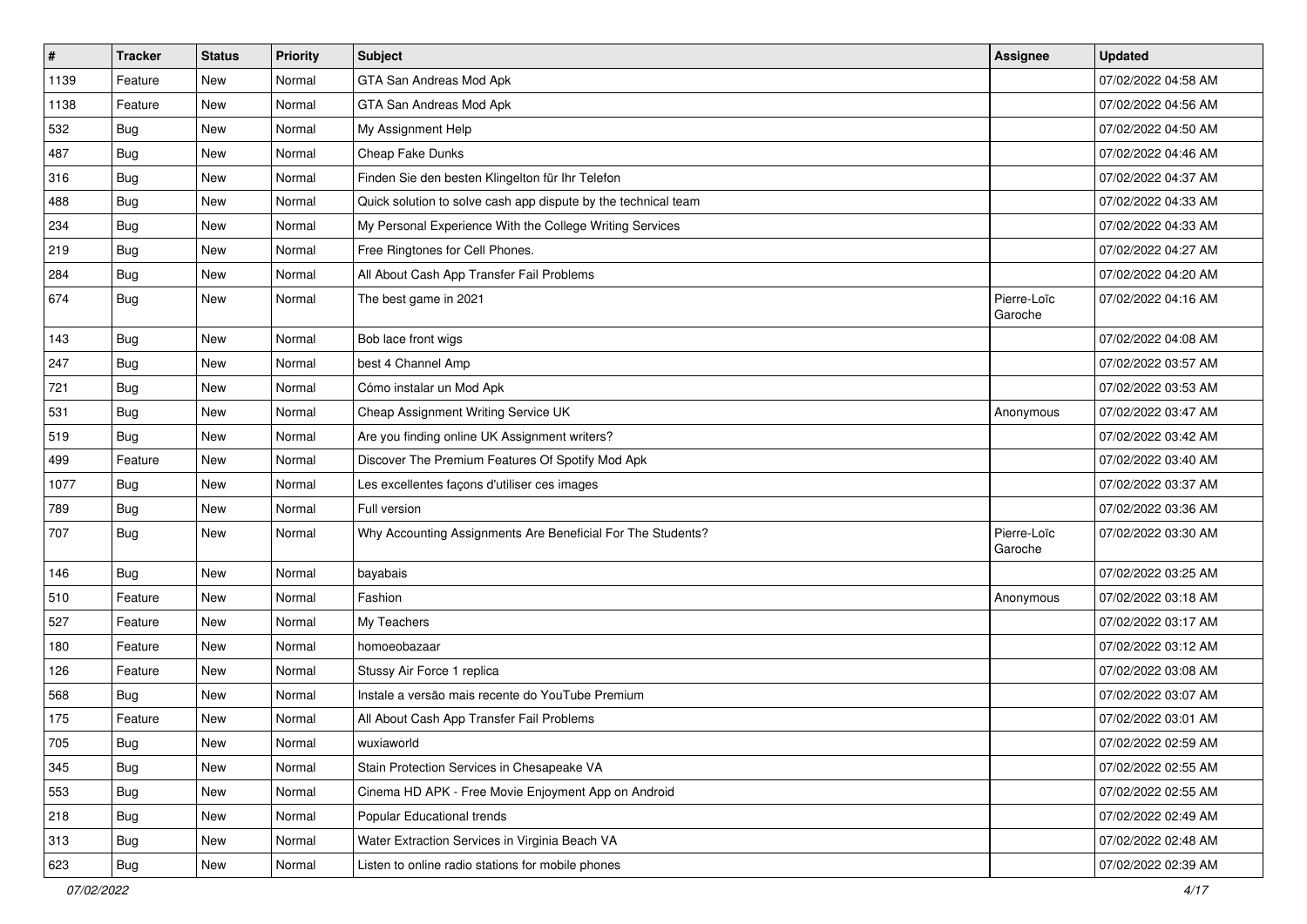| #   | <b>Tracker</b> | <b>Status</b> | Priority | <b>Subject</b>                                                                         | <b>Assignee</b>        | <b>Updated</b>      |
|-----|----------------|---------------|----------|----------------------------------------------------------------------------------------|------------------------|---------------------|
| 640 | <b>Bug</b>     | New           | Normal   | play game with me                                                                      |                        | 07/02/2022 02:38 AM |
| 759 | Bug            | New           | Normal   | Canon IJ Network Tool                                                                  | Pierre-Loïc<br>Garoche | 07/02/2022 02:36 AM |
| 670 | Bug            | New           | Normal   | JTWhatsApp Apk - The New and Improved WhatsApp                                         |                        | 07/02/2022 02:31 AM |
| 88  | Bug            | New           | Normal   | kind2 output: When for node arguments                                                  | Pierre-Loïc<br>Garoche | 07/02/2022 02:30 AM |
| 537 | Bug            | New           | Normal   | Get tech assistance with customer support on ATT Yahoo email login issue.              |                        | 07/02/2022 02:26 AM |
| 258 | Bug            | New           | Normal   | Fake Nike Dunk High AMBUSH Deep Royal                                                  |                        | 07/02/2022 02:25 AM |
| 336 | Bug            | New           | Normal   | Tile & Grout Cleaning Services in Norfolk VA                                           |                        | 07/02/2022 02:22 AM |
| 664 | Bug            | New           | Normal   | Tea TV Apk Download - The Best Way to Watch Movies Offline                             |                        | 07/02/2022 02:20 AM |
| 811 | Bug            | New           | Normal   | Canon IJ Network Tool                                                                  |                        | 07/02/2022 02:19 AM |
| 766 | Bug            | New           | Normal   | Pobreflix Mod APK Review                                                               |                        | 07/02/2022 02:16 AM |
| 629 | Bug            | New           | Normal   | How Can I Load Cash App Card at Walmart straight away?                                 |                        | 07/02/2022 02:14 AM |
| 189 | Bug            | New           | Normal   | <b>College Biology Writing Services</b>                                                |                        | 07/02/2022 02:11 AM |
| 719 | Bug            | New           | Normal   | How Do I Send \$5000 Through Cash App Account With Ease?                               |                        | 07/02/2022 01:37 AM |
| 622 | Bug            | New           | Normal   | CheapestMedsShop   100% Safe Medicines Online in UK & AUS.                             |                        | 07/02/2022 01:33 AM |
| 562 | <b>Bug</b>     | New           | Normal   | Learn Basic Mahjong Rules                                                              |                        | 07/02/2022 01:30 AM |
| 549 | <b>Bug</b>     | New           | Normal   | Radio Luisteren                                                                        |                        | 07/02/2022 01:24 AM |
| 75  | <b>Bug</b>     | New           | Normal   | exception File "checks/algebraicLoop.ml", line 368, characters 16-22: Assertion failed |                        | 07/02/2022 01:19 AM |
| 555 | Bug            | New           | Normal   | web design development in hyderabad                                                    |                        | 07/02/2022 01:13 AM |
| 495 | Bug            | New           | Normal   | Twitch Clip Downloader Download Twitch Clips Online 2021                               |                        | 07/02/2022 01:12 AM |
| 150 | Bug            | New           | Normal   | dfgh                                                                                   |                        | 07/02/2022 01:11 AM |
| 702 | Bug            | New           | Normal   | Avail Chime Customer Service to know How To Get Chime Bank Statement                   |                        | 07/02/2022 01:11 AM |
| 231 | Bug            | New           | Normal   | Is the ringtone download difficult or not?                                             | Pierre-Loïc<br>Garoche | 07/02/2022 01:01 AM |
| 522 | Feature        | New           | Normal   | Can You Check App Limits, If Cash app won't let me send money?                         |                        | 07/02/2022 01:00 AM |
| 230 | Bug            | New           | Normal   | Add Money To Cash App Card - Auto Cash Apps                                            |                        | 07/02/2022 12:57 AM |
| 120 | <b>Bug</b>     | New           | Normal   | ghfjtkx                                                                                | Pierre-Loïc<br>Garoche | 07/02/2022 12:50 AM |
| 604 | <b>Bug</b>     | New           | Normal   | Idle Game Online                                                                       |                        | 07/02/2022 12:45 AM |
| 257 | <b>Bug</b>     | New           | Normal   | Best latte machines                                                                    |                        | 07/02/2022 12:41 AM |
| 788 | Bug            | New           | Normal   | Intro Maker Mod APK                                                                    |                        | 07/02/2022 12:36 AM |
| 489 | Bug            | New           | Normal   | Get cash app refund instantly if sent to the wrong person                              |                        | 07/02/2022 12:33 AM |
| 470 | <b>Bug</b>     | New           | Normal   | Commercial Floor Cleaning Westchester MA                                               |                        | 07/02/2022 12:31 AM |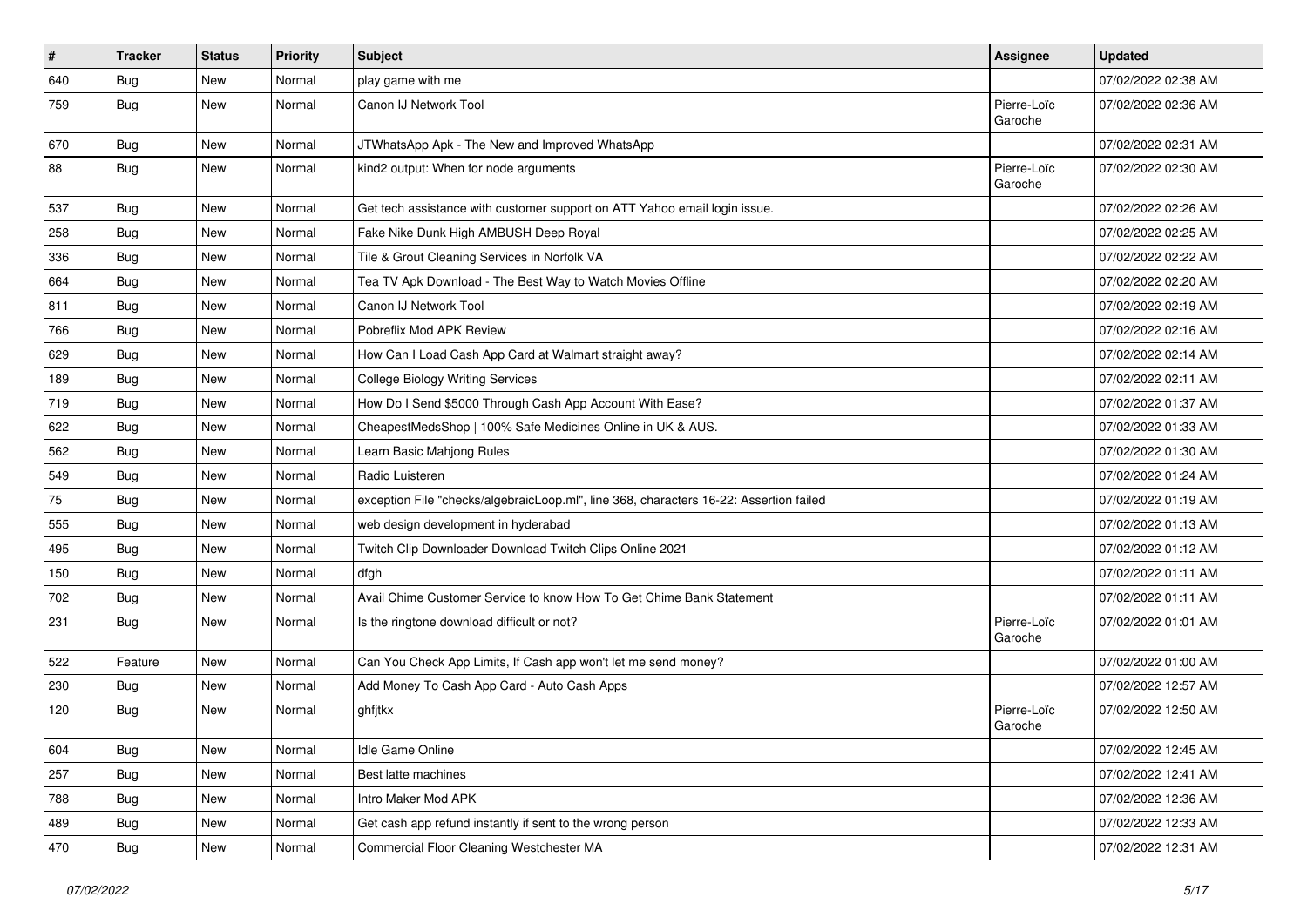| $\vert$ # | <b>Tracker</b> | <b>Status</b> | <b>Priority</b> | <b>Subject</b>                                                                         | Assignee  | <b>Updated</b>      |
|-----------|----------------|---------------|-----------------|----------------------------------------------------------------------------------------|-----------|---------------------|
| 209       | <b>Bug</b>     | New           | Normal          | Neglect to access old Cash App account considering message notice issue? Contact help. |           | 07/02/2022 12:31 AM |
| 461       | Bug            | New           | Normal          | Germs Removal Medford MA                                                               |           | 07/02/2022 12:30 AM |
| 567       | Bug            | New           | Normal          | Singapore assignment help                                                              |           | 07/02/2022 12:28 AM |
| 205       | Bug            | New           | Low             | Mens Designer Glasses                                                                  |           | 07/02/2022 12:27 AM |
| 515       | <b>Bug</b>     | New           | Normal          | Fragment Nike Dunk High Tokyo Fake                                                     |           | 07/02/2022 12:24 AM |
| 547       | Bug            | New           | Normal          | Get rid of the issue of cash app down by calling experts.                              |           | 07/02/2022 12:17 AM |
| 764       | Bug            | New           | Normal          | What is available to see what I can watch HBO Max?                                     |           | 07/02/2022 12:16 AM |
| 577       | Bug            | New           | Normal          | Follow these easy steps to make Admiral Casino Login                                   |           | 07/02/2022 12:10 AM |
| 466       | Bug            | New           | Normal          | Floor Stripping Westchester MA                                                         |           | 07/02/2022 12:03 AM |
| 193       | Bug            | New           | Normal          | 18% Discount on Homeopathic medicines                                                  |           | 07/01/2022 11:57 PM |
| 157       | Bug            | New           | Normal          | Forget cash app pin                                                                    |           | 07/01/2022 11:56 PM |
| 662       | Bug            | New           | Normal          | Oreo TV Download - The Easiest Way to Watch Live TV                                    |           | 07/01/2022 11:55 PM |
| 581       | Bug            | New           | Normal          | E-Learning Course Help                                                                 |           | 07/01/2022 11:55 PM |
| 617       | <b>Bug</b>     | New           | Normal          | Buy Vidalista Tablets (Tadalafil) at [\$25 OFF + Free Shipping] Vidalistatablets       |           | 07/01/2022 11:52 PM |
| 543       | Feature        | New           | Normal          | Get tech assistance with customer support on ATT Yahoo email login issue.              |           | 07/01/2022 11:47 PM |
| 777       | Bug            | New           | Normal          | Obtain driving instructions using Google Maps.                                         |           | 07/01/2022 11:27 PM |
| 642       | Bug            | New           | Normal          | thong tin thoi tiet ngay hom nay                                                       |           | 07/01/2022 11:27 PM |
| 652       | Bug            | New           | Normal          | Sesame Health Benefits                                                                 |           | 07/01/2022 11:21 PM |
| 118       | <b>Bug</b>     | New           | Normal          | golf                                                                                   | Anonymous | 07/01/2022 11:12 PM |
| 799       | Bug            | New           | Normal          | Who Is an ETL Engineer                                                                 |           | 07/01/2022 11:11 PM |
| 142       | Feature        | New           | Normal          | About ashimary hair                                                                    |           | 07/01/2022 10:53 PM |
| 113       | Bug            | New           | Normal          | ufc 254 live                                                                           |           | 07/01/2022 10:42 PM |
| 616       | Bug            | New           | Normal          | Buy Anavar Tablets   Anavar For Sale in USA, UK & Australia                            |           | 07/01/2022 10:36 PM |
| 505       | Bug            | New           | Normal          | www.trendmicro.com/activate                                                            |           | 07/01/2022 10:32 PM |
| 281       | Feature        | New           | Normal          | what are the types of Ringtones?                                                       | Anonymous | 07/01/2022 10:28 PM |
| 551       | Bug            | New           | Normal          | Why Do Students Need Online Best Dissertation Writing Services?                        |           | 07/01/2022 10:05 PM |
| 701       | <b>Bug</b>     | New           | Normal          | Why Law Essay Helper UK is Necessary?                                                  |           | 07/01/2022 10:04 PM |
| 253       | <b>Bug</b>     | New           | Normal          | Florence Lawrence                                                                      |           | 07/01/2022 09:57 PM |
| 223       | Bug            | New           | Normal          | WhatsApp Plus: Download, Update and Themes                                             |           | 07/01/2022 09:56 PM |
| 767       | Bug            | New           | Normal          | apkmod                                                                                 |           | 07/01/2022 09:50 PM |
| 482       | Bug            | New           | Normal          | <b>Text Window</b>                                                                     |           | 07/01/2022 09:48 PM |
| 517       | <b>Bug</b>     | New           | Normal          | Proficient tips to take help of cash app support professionals:                        |           | 07/01/2022 09:28 PM |
| 497       | <b>Bug</b>     | New           | Normal          | Fake Nike Dunk Low Off-White Lot 50                                                    |           | 07/01/2022 09:21 PM |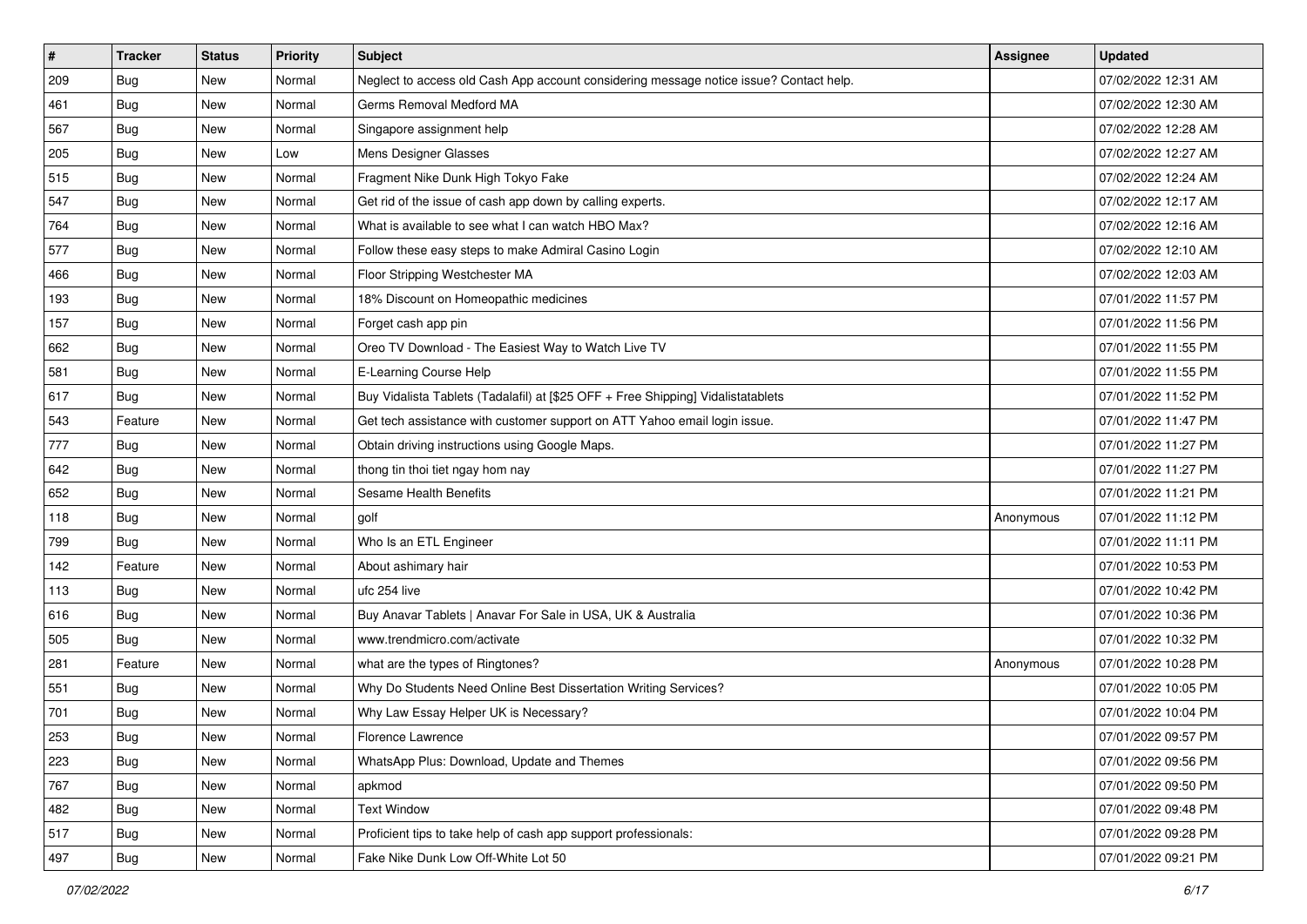| $\sharp$ | <b>Tracker</b> | <b>Status</b> | <b>Priority</b> | <b>Subject</b>                                                              | <b>Assignee</b>        | <b>Updated</b>      |
|----------|----------------|---------------|-----------------|-----------------------------------------------------------------------------|------------------------|---------------------|
| 153      | <b>Bug</b>     | New           | Normal          | urgent loan online                                                          | Christophe<br>Garion   | 07/01/2022 09:18 PM |
| 132      | Bug            | New           | Normal          | concrete-everything                                                         |                        | 07/01/2022 09:16 PM |
| 771      | Bug            | New           | Normal          | united airlines baggage policy                                              |                        | 07/01/2022 09:14 PM |
| 264      | Bug            | New           | Normal          | We Buy Your Unwanted Car                                                    | Corentin<br>Lauverjat  | 07/01/2022 09:12 PM |
| 200      | Bug            | New           | Normal          | uiopi[o                                                                     |                        | 07/01/2022 09:03 PM |
| 139      | Bug            | <b>New</b>    | Normal          | relseo                                                                      |                        | 07/01/2022 09:02 PM |
| 624      | <b>Bug</b>     | New           | Normal          | Use go with the Driving Directions for your go                              |                        | 07/01/2022 08:59 PM |
| 628      | Bug            | New           | Normal          | CV reviewing services!                                                      |                        | 07/01/2022 08:47 PM |
| 140      | Bug            | New           | Normal          | sugarbalanceusa                                                             |                        | 07/01/2022 08:36 PM |
| 782      | Bug            | New           | Normal          | Comment faire une sonnerie téléphonique                                     |                        | 07/01/2022 08:28 PM |
| 803      | Feature        | New           | High            | Ketamine Online Store                                                       | Pierre-Loïc<br>Garoche | 07/01/2022 08:21 PM |
| 665      | Feature        | New           | Normal          | Look for a dedicated help with finance assignment                           |                        | 07/01/2022 07:46 PM |
| 116      | Bug            | New           | Normal          | aertaeyg                                                                    |                        | 07/01/2022 07:42 PM |
| 922      | Bug            | New           | Normal          | Why Is The Need For Assignment Writing Services?                            |                        | 07/01/2022 07:34 PM |
| 772      | Bug            | New           | Normal          | united airlines baggage policy                                              |                        | 07/01/2022 07:30 PM |
| 289      | <b>Bug</b>     | New           | Normal          | Recover Yahoo Mail Forgotten Password - Explore Kanata Chinese              |                        | 07/01/2022 07:26 PM |
| 312      | Bug            | New           | Normal          | Stain Protection Services in Virginia Beach VA                              |                        | 07/01/2022 07:26 PM |
| 211      | Bug            | <b>New</b>    | Normal          | Problem in Cash App rebate? Call Cash App customer service number for help. |                        | 07/01/2022 07:20 PM |
| 244      | Bug            | New           | Normal          | Quels sont les avantages des stations de radio en ligne.                    |                        | 07/01/2022 07:13 PM |
| 717      | <b>Bug</b>     | <b>New</b>    | Normal          | Disney Plus Apk - Watch Movies and TV Shows on Your Device                  |                        | 07/01/2022 07:02 PM |
| 592      | Bug            | New           | Normal          | Deezer Premium APK - Baixe músicas de qualquer lugar do mundo de graça      |                        | 07/01/2022 07:02 PM |
| 582      | Bug            | New           | Normal          | Cash App Won't Let Me Send Money If There Is A Low Balance Available        | Pierre-Loïc<br>Garoche | 07/01/2022 06:54 PM |
| 269      | <b>Bug</b>     | <b>New</b>    | Normal          | Is there such a site for app design?                                        | Anonymous              | 07/01/2022 06:47 PM |
| 282      | Bug            | New           | Normal          | Activate Cash App Card: Learn Simple Steps & Fix Errors                     |                        | 07/01/2022 06:39 PM |
| 680      | Feature        | New           | Normal          | Word Jewels 2                                                               |                        | 07/01/2022 06:36 PM |
| 521      | Feature        | New           | Normal          | Check out the Cash app Card balance for an overdraft.                       | Pierre-Loïc<br>Garoche | 07/01/2022 06:30 PM |
| 561      | Bug            | New           | Normal          | Enjoy the Full YouTube Premium Experience With YouTube Premium Membership   |                        | 07/01/2022 06:15 PM |
| 260      | Bug            | New           | Normal          | Web Design Services Near Me                                                 |                        | 07/01/2022 06:00 PM |
| 601      | Bug            | New           | Normal          | Best Essay Writing Service UK                                               | Pierre-Loïc<br>Garoche | 07/01/2022 05:56 PM |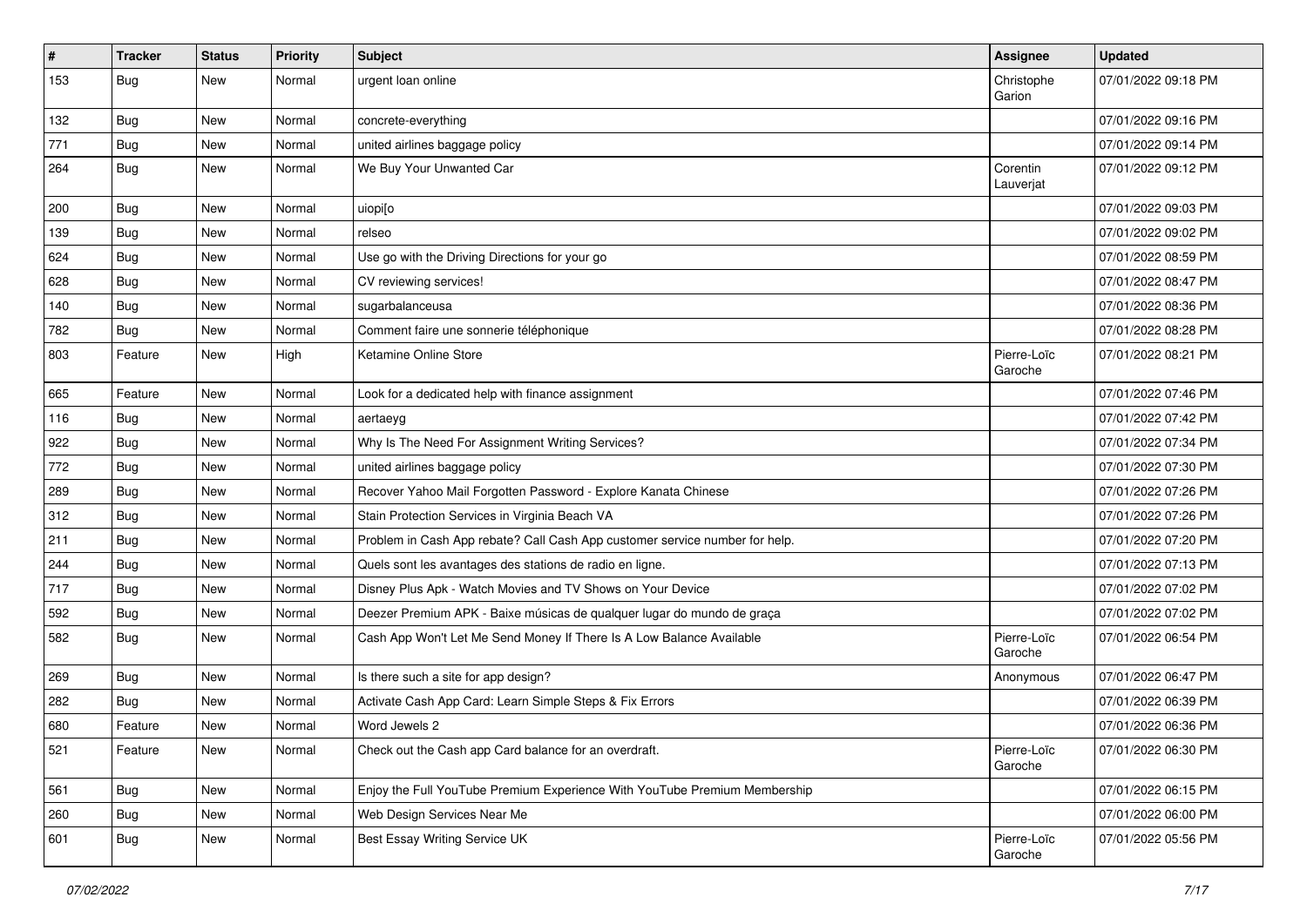| $\vert$ # | <b>Tracker</b> | <b>Status</b> | <b>Priority</b> | <b>Subject</b>                                                                | Assignee               | <b>Updated</b>      |
|-----------|----------------|---------------|-----------------|-------------------------------------------------------------------------------|------------------------|---------------------|
| 155       | <b>Bug</b>     | New           | Normal          | Cant access my cash app account                                               | Pierre-Loïc<br>Garoche | 07/01/2022 05:54 PM |
| 599       | <b>Bug</b>     | New           | Normal          | Do you know how to delete cash app account from your computer?                |                        | 07/01/2022 05:49 PM |
| 783       | Bug            | New           | Normal          | How Do I Determine The Reasons And Solutions To Fix Cash App Transfer Failed? |                        | 07/01/2022 05:42 PM |
| 248       | Bug            | New           | Normal          | Mobile ringtones and attractiveness ringtones                                 |                        | 07/01/2022 05:26 PM |
| 718       | Bug            | New           | High            | Solve Complex Accounting Assignments                                          | Hamza<br>Bourbouh      | 07/01/2022 05:23 PM |
| 197       | Bug            | New           | Normal          | SBL JABORANDI PLUS HAIR OIL - COMPLETE SCALP CARE (100ML)                     |                        | 07/01/2022 05:22 PM |
| 1137      | <b>Bug</b>     | New           | Normal          | Professional report                                                           |                        | 07/01/2022 05:19 PM |
| 559       | <b>Bug</b>     | New           | High            | What Are Permission For Applications like Facebook Sending MMS?               |                        | 07/01/2022 05:19 PM |
| 557       | Feature        | New           | Normal          | <b>Business Law Assignment Help</b>                                           |                        | 07/01/2022 05:16 PM |
| 820       | Bug            | New           | Normal          | Metal Slug Apk para Android                                                   |                        | 07/01/2022 05:10 PM |
| 779       | Feature        | <b>New</b>    | Normal          | Latest Whatsapp groups for Teens                                              | Pierre-Loïc<br>Garoche | 07/01/2022 05:00 PM |
| 504       | Bug            | New           | Normal          | A beginner should always look for online Java assignment help!                |                        | 07/01/2022 04:59 PM |
| 285       | Bug            | New           | Normal          | Have you ever written an essay?                                               |                        | 07/01/2022 04:51 PM |
| 681       | Feature        | <b>New</b>    | High            | <b>Online Class</b>                                                           |                        | 07/01/2022 04:41 PM |
| 774       | Bug            | New           | Normal          | Follow proper initiatives                                                     |                        | 07/01/2022 04:41 PM |
| 243       | Feature        | New           | Normal          | Reconstruir la pandilla de la mafia en Gangstar Vegas MOD APK                 |                        | 07/01/2022 04:40 PM |
| 512       | Bug            | New           | Normal          | The Importance Of Using Custom Writing Services                               |                        | 07/01/2022 04:39 PM |
| 621       | Bug            | New           | Normal          | Buy All Modafinil & Armodafinil Tablets @Buy Modafinil US                     |                        | 07/01/2022 04:39 PM |
| 275       | <b>Bug</b>     | New           | Normal          | Activate Cash App Card With Or Without QR - Step By Step Guide                | Pierre-Loïc<br>Garoche | 07/01/2022 04:34 PM |
| 612       | Bug            | New           | Normal          | Luxury Slingshot Rental                                                       |                        | 07/01/2022 04:23 PM |
| 161       | <b>Bug</b>     | New           | Normal          | dfdrtyuio                                                                     |                        | 07/01/2022 04:08 PM |
| 586       | <b>Bug</b>     | New           | Normal          | Best Modifications For Your Mobile Phone                                      |                        | 07/01/2022 04:02 PM |
| 542       | <b>Bug</b>     | New           | Normal          | Web N Logo Design                                                             |                        | 07/01/2022 03:48 PM |
| 119       | <b>Bug</b>     | New           | Normal          | klhjigyu                                                                      |                        | 07/01/2022 03:41 PM |
| 554       | <b>Bug</b>     | New           | Normal          | XvideoStudio Video Editor APK Free Download on TechToDown                     |                        | 07/01/2022 03:38 PM |
| 217       | Bug            | New           | Normal          | How this service matter most?                                                 |                        | 07/01/2022 03:35 PM |
| 352       | Bug            | New           | Normal          | Tile & Grout Cleaning Services in Chesapeake VA                               |                        | 07/01/2022 03:27 PM |
| 509       | Feature        | New           | Normal          | Fashion                                                                       | Anonymous              | 07/01/2022 03:26 PM |
| 659       | Bug            | New           | Normal          | Olive Oil Properties And Health Benefits                                      |                        | 07/01/2022 03:22 PM |
| 650       | Bug            | New           | Normal          | <b>Cherries Health Benefits</b>                                               |                        | 07/01/2022 03:20 PM |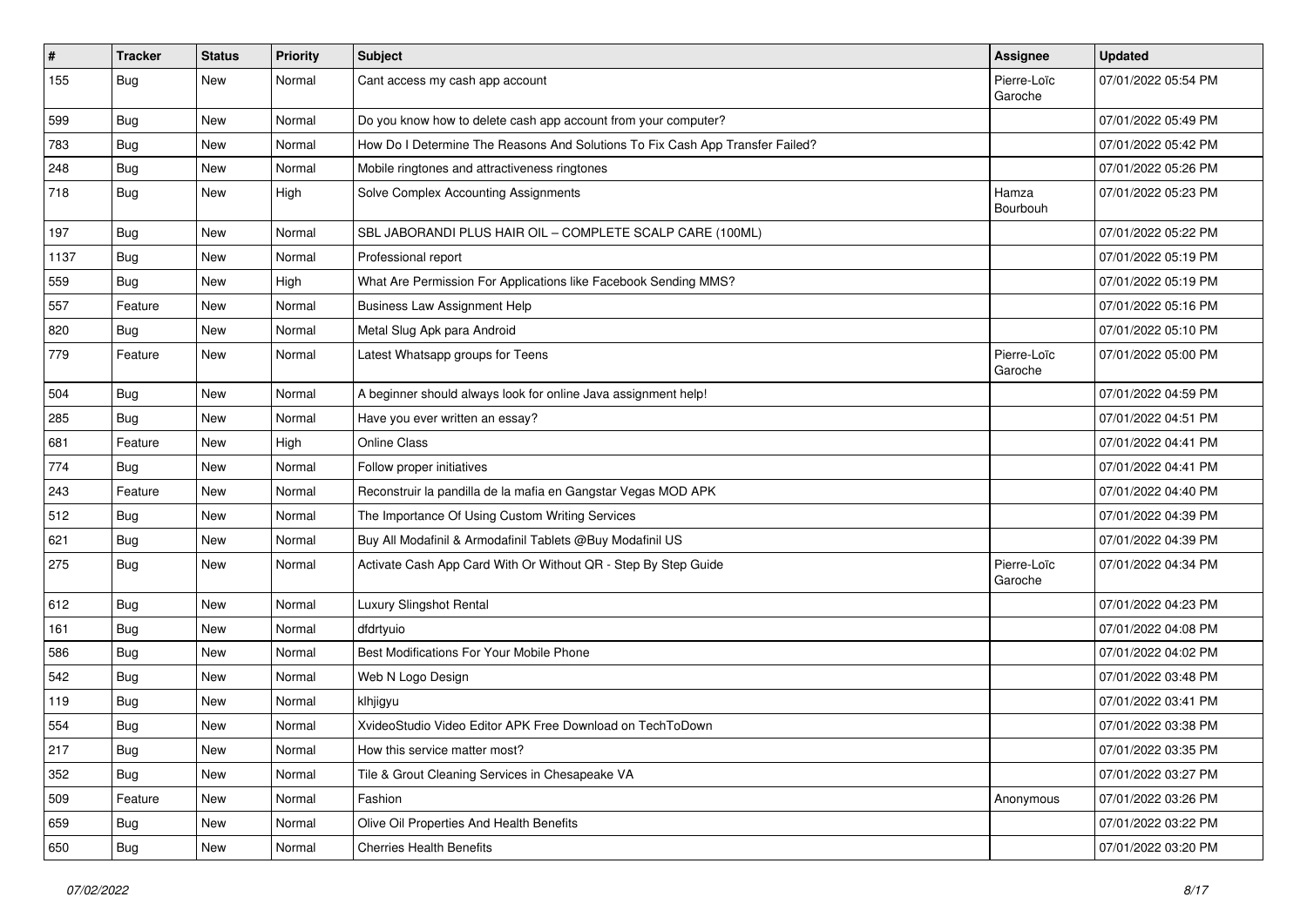| $\pmb{\#}$ | <b>Tracker</b> | <b>Status</b> | Priority | <b>Subject</b>                                                             | <b>Assignee</b>        | <b>Updated</b>      |
|------------|----------------|---------------|----------|----------------------------------------------------------------------------|------------------------|---------------------|
| 380        | <b>Bug</b>     | New           | Normal   | Moving Services in McLean VA                                               |                        | 07/01/2022 03:11 PM |
| 618        | <b>Bug</b>     | New           | Normal   | Buy Steroids Online with OurMedicnes.com   Best Quality Steroids           |                        | 07/01/2022 03:05 PM |
| 602        | Bug            | New           | Normal   | Best Essay Writing Service UK                                              | Pierre-Loïc<br>Garoche | 07/01/2022 02:42 PM |
| 563        | Bug            | New           | Normal   | Understanding the Difference Between Free and Paid Mod Apks                |                        | 07/01/2022 02:41 PM |
| 587        | Bug            | New           | Normal   | Why Picsart Pro Offers Great Features                                      |                        | 07/01/2022 02:17 PM |
| 682        | <b>Bug</b>     | New           | Normal   | Does Facebook customer service live chat allow to speak with someone?      |                        | 07/01/2022 02:08 PM |
| 787        | Bug            | New           | Normal   | <b>Assured Assignment Help</b>                                             |                        | 07/01/2022 02:08 PM |
| 673        | Bug            | New           | Normal   | Learn the basics of pixel art - Clear grid                                 |                        | 07/01/2022 01:56 PM |
| 477        | Bug            | New           | Normal   | What Does Online Coupon Mean?                                              |                        | 07/01/2022 01:48 PM |
| 583        | Bug            | New           | High     | Need the Cash app customer service phone number?                           |                        | 07/01/2022 01:40 PM |
| 725        | Feature        | New           | Normal   | What are memo writing services design                                      |                        | 07/01/2022 01:39 PM |
| 479        | <b>Bug</b>     | New           | Normal   | Limousine Service Bellevue WA                                              |                        | 07/01/2022 01:29 PM |
| 63         | Feature        | New           | Normal   | Skip normalization step in mutation generation if it possible              | Pierre-Loïc<br>Garoche | 07/01/2022 01:09 PM |
| 763        | Bug            | New           | High     | How to Make a Ringtone on Your iPhone                                      |                        | 07/01/2022 01:09 PM |
| 800        | Bug            | New           | Normal   | Who Is an ETL Engineer                                                     |                        | 07/01/2022 01:08 PM |
| 480        | <b>Bug</b>     | New           | Normal   | Nur Online Shop                                                            |                        | 07/01/2022 01:04 PM |
| 546        | Feature        | New           | Normal   | Quickbooks Error                                                           |                        | 07/01/2022 12:38 PM |
| 216        | Feature        | New           | High     | Barry Keoghan                                                              | Pierre-Loïc<br>Garoche | 07/01/2022 12:22 PM |
| 806        | Feature        | New           | Normal   | Go everywhere thanks to mapquest driving directions                        |                        | 07/01/2022 11:55 AM |
| 501        | <b>Bug</b>     | New           | Normal   | How Do I Annihilate Cash App Transfer Failed Problems Effectively          | Pierre-Loïc<br>Garoche | 07/01/2022 11:38 AM |
| 688        | Bug            | New           | Normal   | How to use twitch.tv/activate?                                             |                        | 07/01/2022 11:35 AM |
| 523        | Bug            | New           | Normal   | What Is The Right Google Account Recovery Aid To Regain Account Access?    | Pierre-Loïc<br>Garoche | 07/01/2022 11:27 AM |
| 615        | Bug            | New           | Normal   | CheapestMedsShop   100% Safe Medicines Online in USA UK & AUS.             |                        | 07/01/2022 11:21 AM |
| 196        | Bug            | New           | Normal   | Homoeobazaar For Homeopathy Medicines                                      |                        | 07/01/2022 11:20 AM |
| 613        | Bug            | New           | Normal   | Buy Aspadol 100mg Tab Online in US, UK, AU   Erospharmacy                  |                        | 07/01/2022 11:18 AM |
| 761        | Bug            | New           | Normal   | What is it about basketball that makes it so popular in the United States? | Corentin<br>Lauverjat  | 07/01/2022 11:11 AM |
| 695        | Bug            | New           | Normal   | Refer Listas IPTV Apk                                                      |                        | 07/01/2022 11:10 AM |
| 484        | Bug            | New           | Normal   | UK best essay writing service                                              |                        | 07/01/2022 11:05 AM |
| 600        | <b>Bug</b>     | New           | Normal   | Play Store Pro                                                             |                        | 07/01/2022 11:03 AM |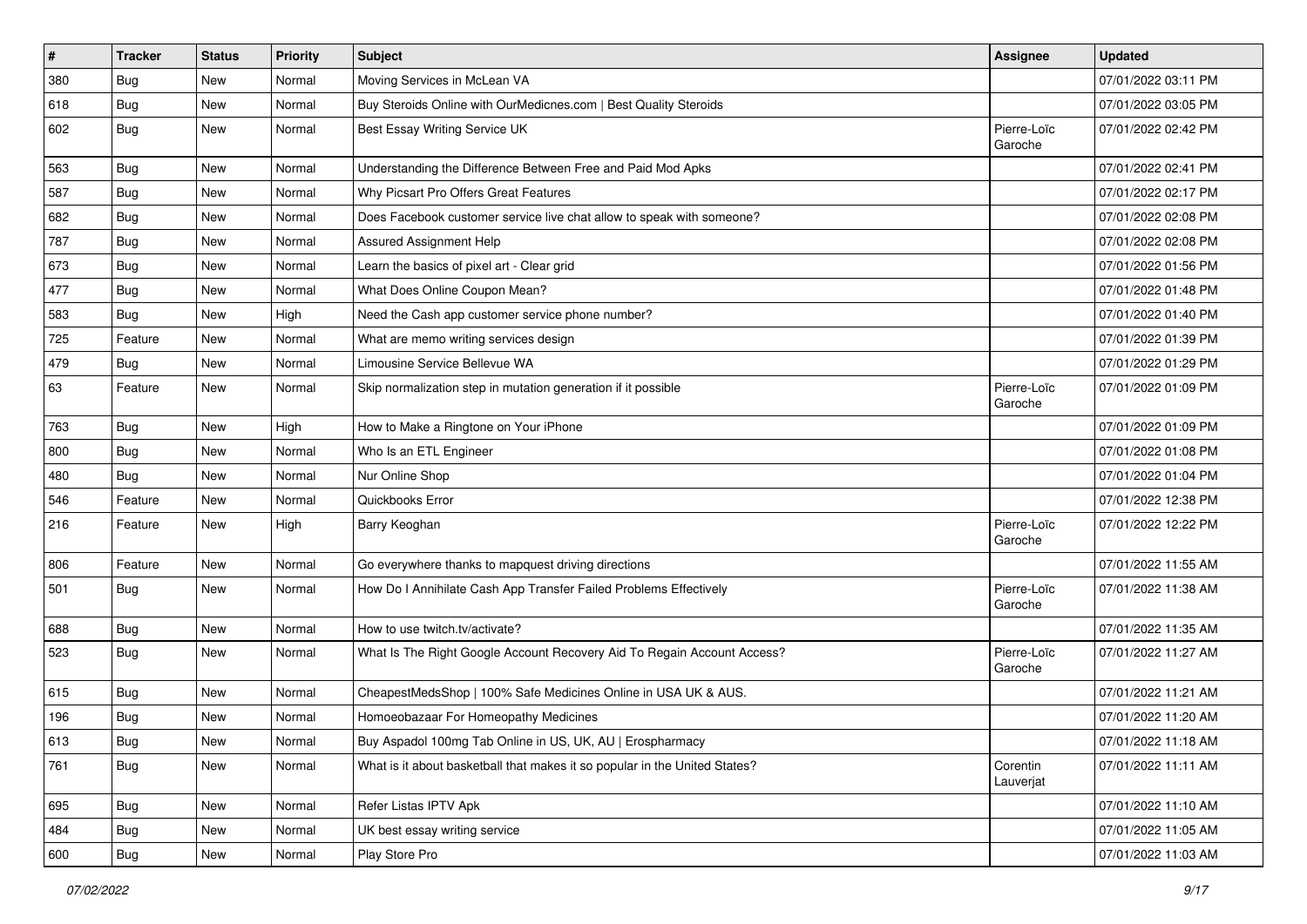| $\sharp$ | <b>Tracker</b> | <b>Status</b> | <b>Priority</b> | Subject                                                               | <b>Assignee</b>        | <b>Updated</b>      |
|----------|----------------|---------------|-----------------|-----------------------------------------------------------------------|------------------------|---------------------|
| 134      | <b>Bug</b>     | New           | Normal          | wisegolfers                                                           |                        | 07/01/2022 10:59 AM |
| 225      | <b>Bug</b>     | New           | Normal          | instant personal loan                                                 |                        | 07/01/2022 10:58 AM |
| 450      | Bug            | New           | Normal          | Floor Stripping Quincy MA                                             |                        | 07/01/2022 10:53 AM |
| 552      | Feature        | New           | Normal          | Radio rfm and the benefits of radio rfm                               |                        | 07/01/2022 10:50 AM |
| 457      | Bug            | New           | Normal          | <b>Carpet Cleaning Medford MA</b>                                     |                        | 07/01/2022 10:25 AM |
| 892      | Bug            | New           | Normal          | Good game                                                             |                        | 07/01/2022 10:25 AM |
| 222      | Bug            | New           | Normal          | Social Profile links                                                  |                        | 07/01/2022 10:23 AM |
| 184      | Bug            | New           | Normal          | Affordable Business Writing Services                                  |                        | 07/01/2022 10:18 AM |
| 704      | Bug            | New           | Normal          | Reach support team of Chime Customer Service for instant help         |                        | 07/01/2022 10:14 AM |
| 400      | Bug            | New           | Normal          | Office Moving Services in Potomac MD                                  |                        | 07/01/2022 10:07 AM |
| 465      | <b>Bug</b>     | New           | Normal          | Carpet Cleaning Westchester MA                                        |                        | 07/01/2022 10:01 AM |
| 524      | Bug            | New           | Normal          | How Does Google Account Recovery Work If Your Account Is Hacked?      |                        | 07/01/2022 09:58 AM |
| 178      | Bug            | New           | Normal          | transparent lace wigs                                                 |                        | 07/01/2022 09:57 AM |
| 263      | Feature        | New           | Normal          | Wrecked Car Is Nothing But A Worthless                                | Pierre-Loïc<br>Garoche | 07/01/2022 09:50 AM |
| 716      | Bug            | New           | Normal          | La celebración de un BabyShower.                                      |                        | 07/01/2022 09:43 AM |
| 564      | <b>Bug</b>     | <b>New</b>    | Normal          | How To Install RepelisPlus On Your Android Phone?                     |                        | 07/01/2022 09:37 AM |
| 579      | Bug            | New           | Normal          | YOUR CV MAKES YOUR FIRST IMPRESSION                                   | Christophe<br>Garion   | 07/01/2022 09:37 AM |
| 796      | Bug            | New           | Normal          | How Does Cash App ++ actually work and What is the process of it      |                        | 07/01/2022 09:36 AM |
| 246      | Bug            | New           | Normal          | The Beast App                                                         |                        | 07/01/2022 09:33 AM |
| 609      | Bug            | New           | High            | Online Trusted Medicine Store in US for Health - Genericmedsupply     |                        | 07/01/2022 09:20 AM |
| 770      | <b>Bug</b>     | New           | Normal          | Canon IJ Network Tool                                                 |                        | 07/01/2022 09:15 AM |
| 255      | Feature        | New           | Normal          | best doctor for psoriasis                                             |                        | 07/01/2022 08:42 AM |
| 245      | Bug            | New           | Normal          | Write My Essay For Me Cheap                                           |                        | 07/01/2022 08:40 AM |
| 526      | Bug            | New           | Normal          | Soundcloud to mp3 converter - Download Soundcloud songs               |                        | 07/01/2022 08:31 AM |
| 1136     | <b>Bug</b>     | New           | Normal          | Can I Talk To A Live Person At Facebook? Clarify Concerns Effectively |                        | 07/01/2022 08:10 AM |
| 804      | <b>Bug</b>     | New           | Normal          | Review                                                                |                        | 07/01/2022 08:03 AM |
| 636      | Bug            | New           | Normal          | What is the most popular furniture color?                             |                        | 07/01/2022 07:53 AM |
| 164      | Bug            | New           | Normal          | dfgbd                                                                 |                        | 07/01/2022 07:51 AM |
| 242      | Feature        | New           | Normal          | Descripción de Torque Pro MOD APK para Android                        |                        | 07/01/2022 07:34 AM |
| 503      | <b>Bug</b>     | New           | Normal          | Youtube Premium Apk free download for Android                         |                        | 07/01/2022 07:26 AM |
| 639      | <b>Bug</b>     | New           | Normal          | thong tin chinh xac                                                   |                        | 07/01/2022 07:17 AM |
| 798      | <b>Bug</b>     | New           | Normal          | Who Is an ETL Engineer                                                |                        | 07/01/2022 07:17 AM |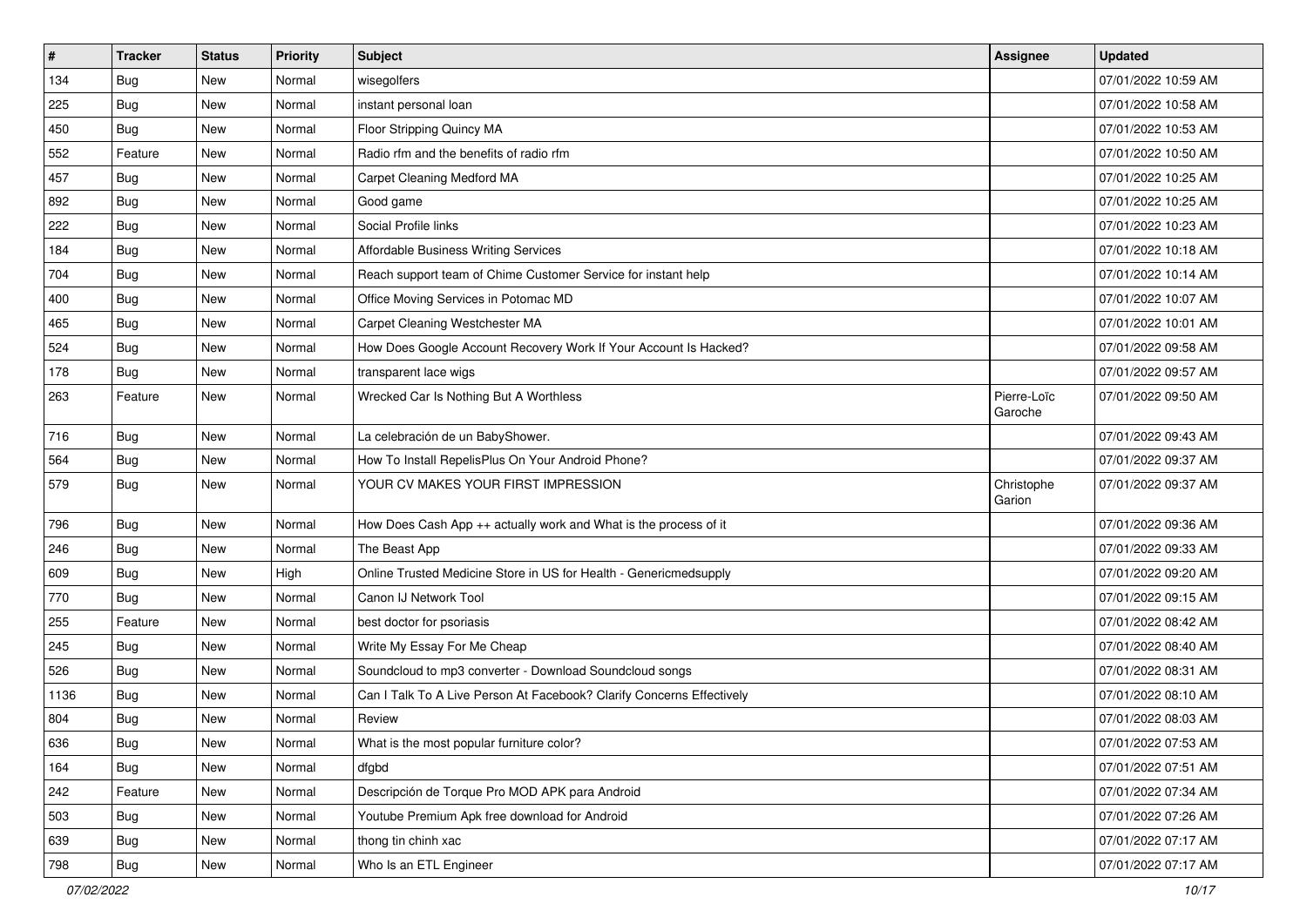| $\vert$ # | <b>Tracker</b> | <b>Status</b> | <b>Priority</b> | <b>Subject</b>                                                                                                                                           | Assignee               | <b>Updated</b>      |
|-----------|----------------|---------------|-----------------|----------------------------------------------------------------------------------------------------------------------------------------------------------|------------------------|---------------------|
| 483       | <b>Bug</b>     | New           | Normal          | UK best essay writing service                                                                                                                            |                        | 07/01/2022 07:04 AM |
| 634       | <b>Bug</b>     | New           | Normal          | Buy Vidalista Tablets (Tadalafil) at [\$25 OFF + Free Shipping] Vidalistatablets                                                                         |                        | 07/01/2022 06:59 AM |
| 614       | <b>Bug</b>     | New           | Normal          | Como baixar o MOD APK no celular                                                                                                                         |                        | 07/01/2022 06:56 AM |
| 1073      | Bug            | New           | Normal          | <b>Cricut Design Space</b>                                                                                                                               |                        | 07/01/2022 06:20 AM |
| 653       | Bug            | New           | Normal          | Jujube (Jinjoles): Properties And Health Benefits                                                                                                        |                        | 07/01/2022 06:20 AM |
| 606       | Feature        | New           | Normal          | Play unblocked cookie crush 3                                                                                                                            | Pierre-Loïc<br>Garoche | 07/01/2022 06:18 AM |
| 262       | Bug            | New           | Normal          | It this true to dealing Wuth                                                                                                                             |                        | 07/01/2022 06:12 AM |
| 1135      | Bug            | New           | Normal          | How to word games - 5 letter words                                                                                                                       |                        | 07/01/2022 05:52 AM |
| 528       | <b>Bug</b>     | New           | Normal          | Korean Mag                                                                                                                                               |                        | 07/01/2022 05:50 AM |
| 720       | <b>Bug</b>     | New           | Normal          | How does Cash App Phone Number provide a quick treatment?                                                                                                |                        | 07/01/2022 05:38 AM |
| 556       | <b>Bug</b>     | New           | Normal          | Play Game Mod Apk With Your Friends                                                                                                                      |                        | 07/01/2022 05:37 AM |
| 591       | Bug            | New           | Normal          | How To Find Facebook Modifications For Your Spotify Premium Apk?                                                                                         |                        | 07/01/2022 05:19 AM |
| 667       | Bug            | New           | Normal          | What Is a Ringtone?                                                                                                                                      |                        | 07/01/2022 05:13 AM |
| 703       | <b>Bug</b>     | New           | Normal          | For real-time help, dial Facebook customer service number                                                                                                |                        | 07/01/2022 05:09 AM |
| 1111      | Bug            | New           | Normal          | LOLBeans is a fun battle royale game where you race with other players while avoiding obstacles. Reach the end<br>of the course in competitive gameplay! |                        | 07/01/2022 05:08 AM |
| 250       | Bug            | New           | Normal          | Reviews of phone ringtones                                                                                                                               |                        | 07/01/2022 05:08 AM |
| 619       | <b>Bug</b>     | New           | Normal          | Online Trusted Medicine Store in US for Health - Genericmedsupply                                                                                        |                        | 07/01/2022 05:04 AM |
| 513       | <b>Bug</b>     | New           | Normal          | Unlock cash app account using the easy steps:                                                                                                            | Anonymous              | 07/01/2022 04:57 AM |
| 635       | Bug            | New           | Normal          | Buy Steroids Online with OurMedicnes.com   Best Quality Steroids                                                                                         |                        | 07/01/2022 04:55 AM |
| 1134      | Bug            | New           | Normal          | Is WhatsApp Aero Worth Downloading?                                                                                                                      |                        | 07/01/2022 04:03 AM |
| 638       | <b>Bug</b>     | New           | Normal          | Run 3 game                                                                                                                                               |                        | 07/01/2022 04:02 AM |
| 669       | Feature        | New           | Normal          | Nursing Assignment Help                                                                                                                                  |                        | 07/01/2022 03:56 AM |
| 797       | <b>Bug</b>     | New           | Normal          | Psychedelic                                                                                                                                              | Christophe<br>Garion   | 07/01/2022 03:52 AM |
| 689       | <b>Bug</b>     | New           | Normal          | How to use twitch.tv/activate?                                                                                                                           |                        | 07/01/2022 03:30 AM |
| 715       | <b>Bug</b>     | New           | Normal          | Puppy Playtime Descargar gratis                                                                                                                          |                        | 07/01/2022 03:28 AM |
| 808       | Bug            | New           | Normal          | Sinnvolle Guten-Morgen-Grüße                                                                                                                             |                        | 07/01/2022 03:27 AM |
| 723       | Bug            | New           | High            | The best horror game in 2021                                                                                                                             | Christophe<br>Garion   | 07/01/2022 03:15 AM |
| 805       | Bug            | New           | Normal          | Ketamine Online Store                                                                                                                                    | Christophe<br>Garion   | 07/01/2022 02:49 AM |
| 173       | Feature        | New           | Normal          | private limited company registration                                                                                                                     |                        | 07/01/2022 02:37 AM |
| 683       | Feature        | New           | Normal          | Game creation                                                                                                                                            |                        | 07/01/2022 02:36 AM |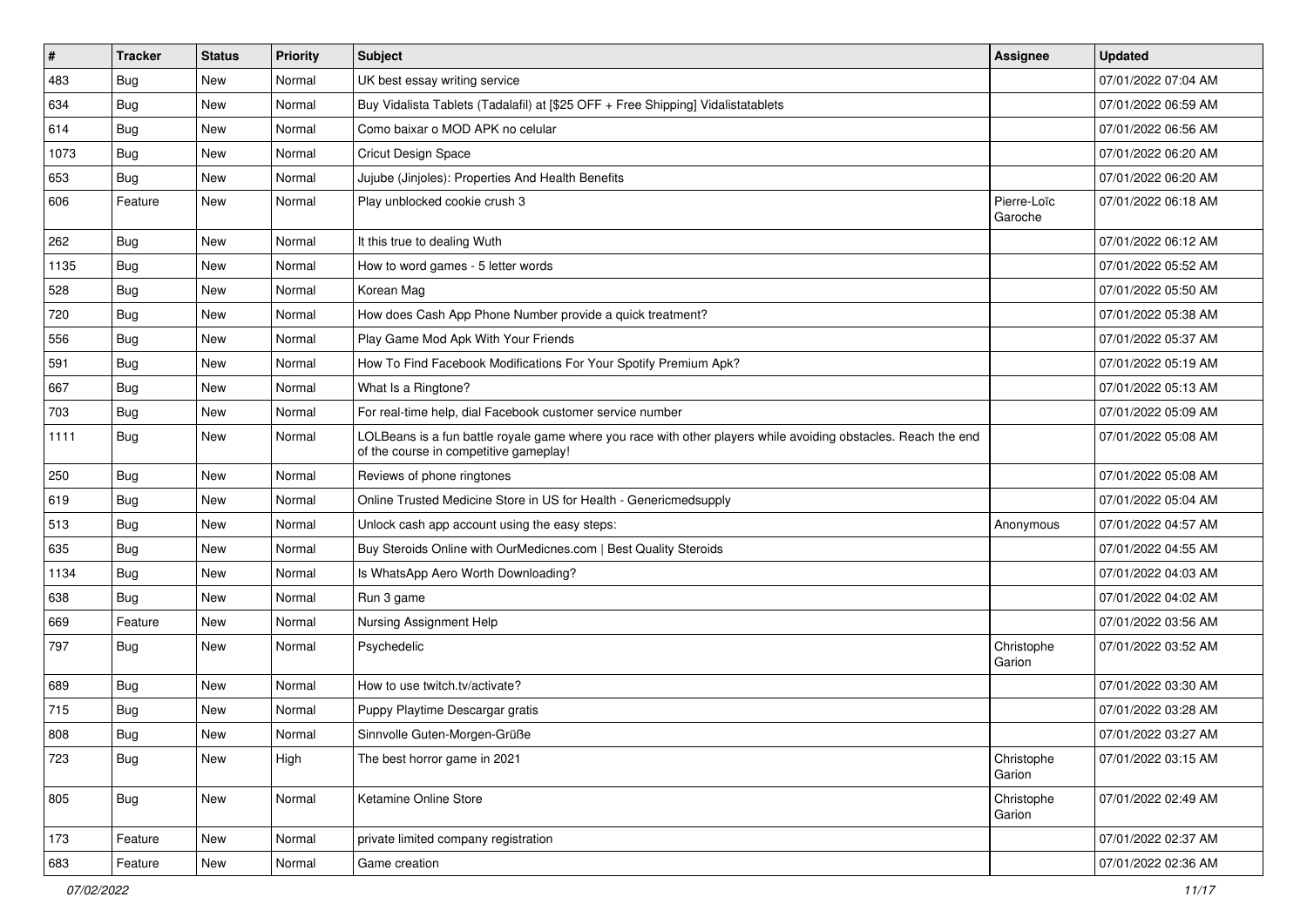| $\vert$ # | <b>Tracker</b> | <b>Status</b> | <b>Priority</b> | <b>Subject</b>                                                                                                                                                                                                                                                        | <b>Assignee</b>        | <b>Updated</b>      |
|-----------|----------------|---------------|-----------------|-----------------------------------------------------------------------------------------------------------------------------------------------------------------------------------------------------------------------------------------------------------------------|------------------------|---------------------|
| 259       | <b>Bug</b>     | New           | Normal          | call center services                                                                                                                                                                                                                                                  |                        | 07/01/2022 01:50 AM |
| 656       | <b>Bug</b>     | New           | Normal          | Kiwi Nutrition Facts And Health Benefits                                                                                                                                                                                                                              |                        | 07/01/2022 01:41 AM |
| 518       | <b>Bug</b>     | New           | Normal          | How To Check The Balance Of Cash App Account By Taking Cash App Support?                                                                                                                                                                                              |                        | 07/01/2022 01:39 AM |
| 765       | <b>Bug</b>     | New           | Normal          | Follow proper initiatives to check my cash app                                                                                                                                                                                                                        |                        | 07/01/2022 01:38 AM |
| 239       | Bug            | New           | Normal          | Algunas características más de Choices MOD APK                                                                                                                                                                                                                        |                        | 07/01/2022 01:35 AM |
| 672       | <b>Bug</b>     | New           | Normal          | The easiest way to delete ringtones on iPhone                                                                                                                                                                                                                         |                        | 07/01/2022 01:31 AM |
| 138       | Bug            | New           | Normal          | own-sweethome                                                                                                                                                                                                                                                         |                        | 07/01/2022 01:29 AM |
| 901       | Feature        | New           | Normal          | good game ever                                                                                                                                                                                                                                                        |                        | 07/01/2022 01:23 AM |
| 593       | Bug            | New           | Normal          | Eiffel Spark Ultimate C2 SN series is a fully synthetic range of advanced performance engine oils blended in high<br>performance fully synthetic (PAO - polyalphaolefin) basestocks fortified with advanced technology additive<br>system, specifically formulated to |                        | 07/01/2022 01:21 AM |
| 711       | <b>Bug</b>     | <b>New</b>    | Normal          | Human Fall Flat Apk Download                                                                                                                                                                                                                                          |                        | 07/01/2022 01:14 AM |
| 740       | Feature        | New           | Normal          | Online Thesis Help USA                                                                                                                                                                                                                                                |                        | 07/01/2022 01:11 AM |
| 594       | Feature        | New           | Normal          | How does research proposal help online make it easy for me?                                                                                                                                                                                                           |                        | 07/01/2022 01:10 AM |
| 474       | <b>Bug</b>     | New           | Normal          | Floor Waxing Arlington MA                                                                                                                                                                                                                                             |                        | 07/01/2022 12:56 AM |
| 569       | <b>Bug</b>     | <b>New</b>    | Normal          | What is the incoming and outgoing mail server for Outlook IMAP settings?                                                                                                                                                                                              | Pierre-Loïc<br>Garoche | 07/01/2022 12:17 AM |
| 372       | <b>Bug</b>     | New           | Normal          | Auto Transport Services in Arlington County VA                                                                                                                                                                                                                        |                        | 06/30/2022 10:47 PM |
| 271       | Feature        | New           | Normal          | Fashion                                                                                                                                                                                                                                                               |                        | 06/30/2022 10:40 PM |
| 693       | Feature        | New           | Normal          | How To Get My Money Back From The Cash App To Your Wallet?                                                                                                                                                                                                            |                        | 06/30/2022 10:37 PM |
| 149       | Bug            | New           | Normal          | dftgy                                                                                                                                                                                                                                                                 |                        | 06/30/2022 10:17 PM |
| 114       | <b>Bug</b>     | New           | Normal          | <b>Medical Research Writing Services</b>                                                                                                                                                                                                                              |                        | 06/30/2022 10:04 PM |
| 786       | <b>Bug</b>     | New           | Normal          | Best Assignment Help in Australia & UK                                                                                                                                                                                                                                |                        | 06/30/2022 09:58 PM |
| 651       | <b>Bug</b>     | New           | Normal          | Salmon Health Benefits                                                                                                                                                                                                                                                |                        | 06/30/2022 09:49 PM |
| 476       | Feature        | New           | High            | <b>American Airlines Reservations</b>                                                                                                                                                                                                                                 |                        | 06/30/2022 09:45 PM |
| 684       | Bug            | New           | Normal          | Difference between paper map and online map                                                                                                                                                                                                                           |                        | 06/30/2022 09:41 PM |
| 317       | <b>Bug</b>     | New           | Normal          | Eco/Green Cleaning Services in Virginia Beach VA                                                                                                                                                                                                                      |                        | 06/30/2022 09:34 PM |
| 511       | Feature        | New           | Normal          | Fashion                                                                                                                                                                                                                                                               | Anonymous              | 06/30/2022 09:26 PM |
| 643       | Bug            | New           | Normal          | Oreo TV Apk Download                                                                                                                                                                                                                                                  |                        | 06/30/2022 09:00 PM |
| 159       | Bug            | New           | Normal          | xfguih njgkh                                                                                                                                                                                                                                                          |                        | 06/30/2022 08:50 PM |
| 726       | Bug            | New           | Normal          | Mobile Application Development Services                                                                                                                                                                                                                               |                        | 06/30/2022 08:49 PM |
| 697       | Bug            | New           | Normal          | How to Descargar Pura TV For Android                                                                                                                                                                                                                                  |                        | 06/30/2022 08:48 PM |
| 571       | <b>Bug</b>     | New           | Normal          | How may the Cash app dispute your trade?                                                                                                                                                                                                                              | Pierre-Loïc<br>Garoche | 06/30/2022 08:05 PM |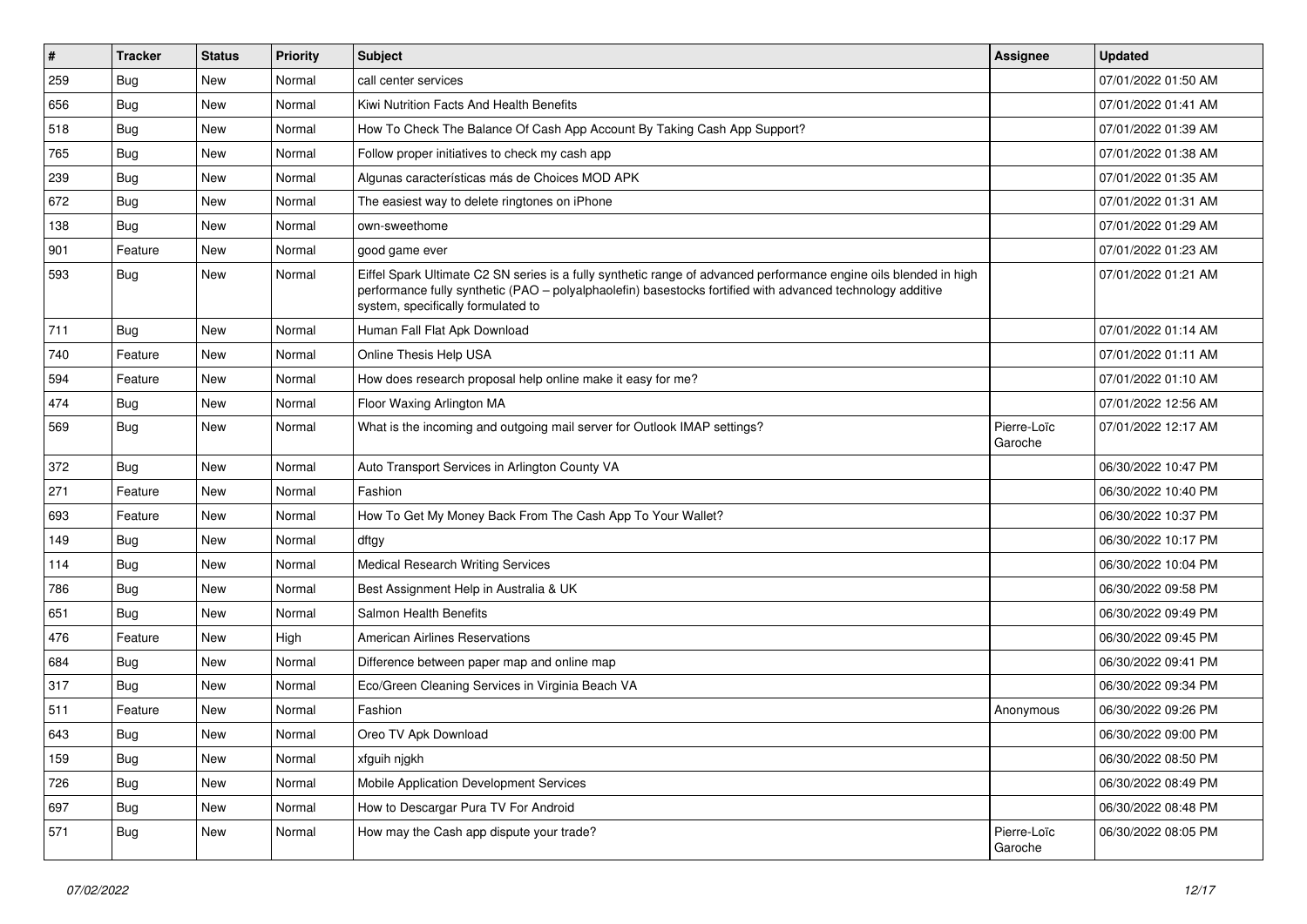| $\sharp$ | <b>Tracker</b> | <b>Status</b> | <b>Priority</b> | <b>Subject</b>                                                                                               | Assignee               | <b>Updated</b>      |
|----------|----------------|---------------|-----------------|--------------------------------------------------------------------------------------------------------------|------------------------|---------------------|
| 793      | Feature        | New           | Urgent          | Where can I find cheap FIFA coins?                                                                           | Pierre-Loïc<br>Garoche | 06/30/2022 07:56 PM |
| 769      | Bug            | New           | Normal          | check my cash app                                                                                            |                        | 06/30/2022 07:46 PM |
| 816      | <b>Bug</b>     | New           | Normal          | Play Scribble io fun with everyone                                                                           |                        | 06/30/2022 07:38 PM |
| 533      | Bug            | <b>New</b>    | Normal          | How to complete the homework assignments in economics in the easiest way?                                    |                        | 06/30/2022 07:33 PM |
| 570      | Bug            | New           | Normal          | What is Sutton bank cash app customer service phone number?                                                  | Pierre-Loïc<br>Garoche | 06/30/2022 07:29 PM |
| 645      | <b>Bug</b>     | <b>New</b>    | Normal          | thong tin chinh xac nhat hom nay                                                                             |                        | 06/30/2022 07:09 PM |
| 647      | Feature        | New           | Normal          | <b>Cranberry Health Benefits</b>                                                                             |                        | 06/30/2022 07:08 PM |
| 530      | Bug            | <b>New</b>    | Normal          | Cheap Assignment Writing Service UK                                                                          | Anonymous              | 06/30/2022 06:49 PM |
| 776      | Bug            | New           | Normal          | Wibargain                                                                                                    |                        | 06/30/2022 06:22 PM |
| 576      | Bug            | New           | Normal          | So laden Sie ein Instagram-Bild herunter                                                                     |                        | 06/30/2022 06:17 PM |
| 545      | Feature        | <b>New</b>    | Normal          | <b>Best Canvas Print Company</b>                                                                             |                        | 06/30/2022 05:39 PM |
| 235      | <b>Bug</b>     | New           | Low             | HP Printer Assistant Software   Download & Install HP Assistant                                              |                        | 06/30/2022 05:08 PM |
| 145      | <b>Bug</b>     | <b>New</b>    | Normal          | abdulbaissagar                                                                                               |                        | 06/30/2022 04:17 PM |
| 810      | Feature        | New           | Normal          | how to remove viruses from a phone                                                                           |                        | 06/30/2022 03:49 PM |
| 129      | <b>Bug</b>     | New           | Normal          | xcvgbgh                                                                                                      |                        | 06/30/2022 03:46 PM |
| 344      | Bug            | <b>New</b>    | Normal          | Odor Removal Services in Chesapeake VA                                                                       |                        | 06/30/2022 03:40 PM |
| 565      | <b>Bug</b>     | New           | Normal          | How To Install RepelisPlus On Your Android Phone?                                                            |                        | 06/30/2022 02:26 PM |
| 210      | Bug            | <b>New</b>    | Normal          | Issue with check symbol in Cash App? Dial assist number with calling Cash App customer service phone number. |                        | 06/30/2022 01:52 PM |
| 1133     | Bug            | New           | Normal          | Flagle, what is it?                                                                                          |                        | 06/30/2022 10:37 AM |
| 172      | Feature        | New           | Normal          | pgdm colleges in bangalore                                                                                   |                        | 06/30/2022 09:28 AM |
| 1132     | Bug            | <b>New</b>    | Normal          | Registration process on Huobi                                                                                |                        | 06/30/2022 05:10 AM |
| 589      | <b>Bug</b>     | New           | Normal          | How can I get the cash app phone number of customer support?                                                 |                        | 06/30/2022 12:20 AM |
| 136      | Bug            | New           | Normal          | snappow                                                                                                      |                        | 06/29/2022 10:52 PM |
| 473      | Bug            | <b>New</b>    | Normal          | Floor Stripping Arlington MA                                                                                 |                        | 06/29/2022 09:20 PM |
| 603      | <b>Bug</b>     | New           | Normal          | Premiere gratuito da lista de IPTV                                                                           |                        | 06/29/2022 08:40 PM |
| 597      | <b>Bug</b>     | <b>New</b>    | Normal          | Universo s / f Download                                                                                      |                        | 06/29/2022 08:19 PM |
| 712      | Bug            | New           | Normal          | <b>Tips and Tricks</b>                                                                                       |                        | 06/29/2022 07:26 PM |
| 1131     | Bug            | New           | Normal          | Calculatrice Forex pour calculer les paramètres de la copie des transactions                                 |                        | 06/29/2022 07:24 PM |
| 658      | Bug            | New           | Normal          | Watermelon Nutrition Facts And Health Benefits                                                               |                        | 06/29/2022 06:46 PM |
| 578      | Feature        | New           | High            | Derrick Gore                                                                                                 | Pierre-Loïc<br>Garoche | 06/29/2022 06:45 PM |
| 678      | <b>Bug</b>     | New           | Normal          | How to be a winner in buidnow gg                                                                             |                        | 06/29/2022 06:31 PM |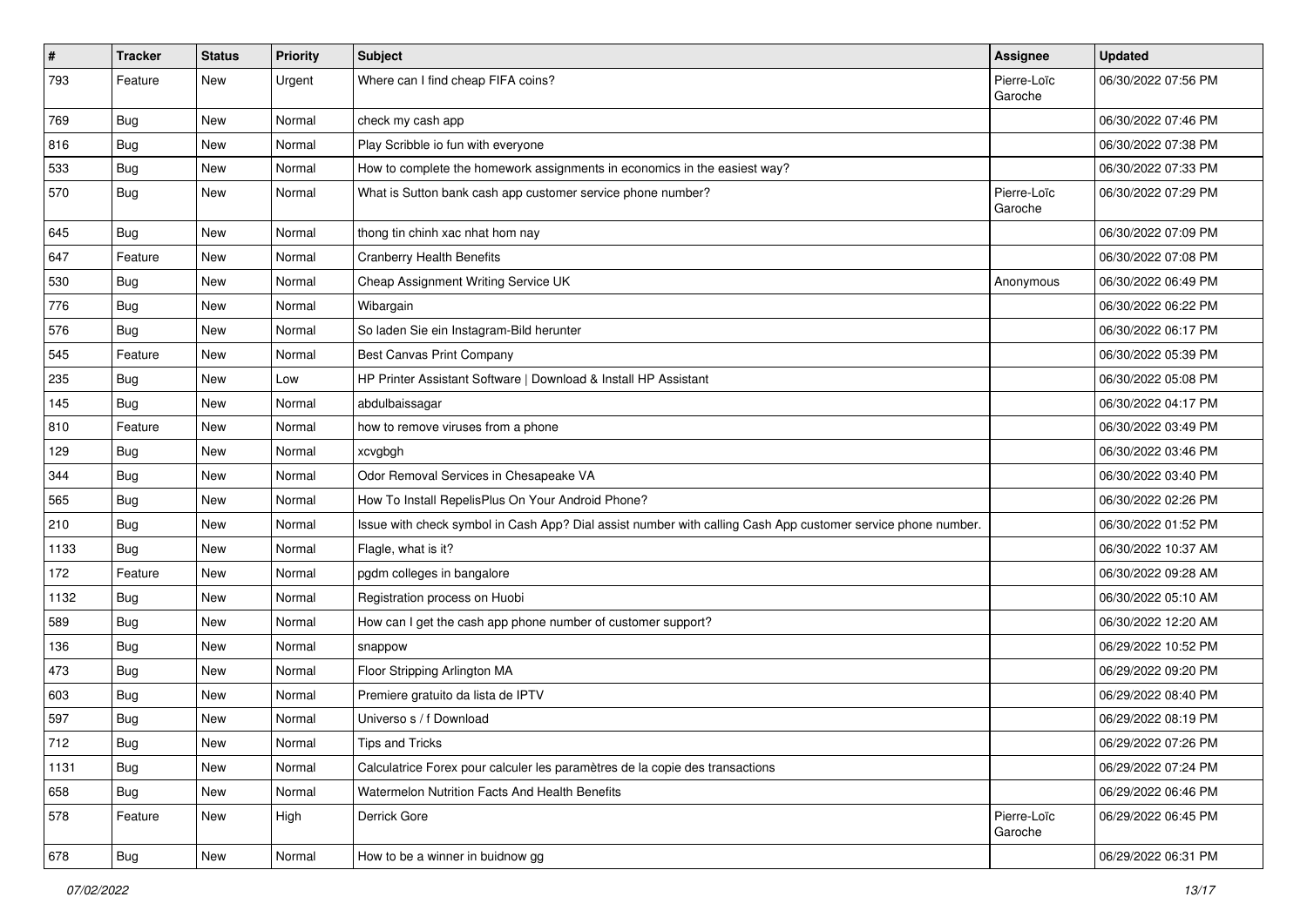| $\vert$ # | <b>Tracker</b> | <b>Status</b> | <b>Priority</b> | <b>Subject</b>                                                                                          | <b>Assignee</b>        | <b>Updated</b>      |
|-----------|----------------|---------------|-----------------|---------------------------------------------------------------------------------------------------------|------------------------|---------------------|
| 475       | <b>Bug</b>     | New           | Normal          | Floor Cleaning Arlington MA                                                                             |                        | 06/29/2022 05:53 PM |
| 573       | Bug            | New           | Normal          | Experimente lo mejor en la aplicación Apk de juegos gratis                                              |                        | 06/29/2022 05:48 PM |
| 1069      | Bug            | New           | Normal          | how to get cash app support phone number 24*7 available                                                 |                        | 06/29/2022 05:37 PM |
| 516       | <b>Bug</b>     | New           | Normal          | Does Cash App Help To Get Cash App Refund Without Any Interruption?                                     |                        | 06/29/2022 05:12 PM |
| 657       | <b>Bug</b>     | New           | Normal          | Coconut Nutrition Facts And Health Benefits                                                             |                        | 06/29/2022 05:05 PM |
| 572       | Feature        | New           | Normal          | New features of WhatsApp Plus on Android phones                                                         | Pierre-Loïc<br>Garoche | 06/29/2022 04:10 PM |
| 481       | Bug            | New           | Normal          | Nur Online Shop                                                                                         |                        | 06/29/2022 03:52 PM |
| 321       | Bug            | New           | Normal          | Tile & Grout Cleaning Services in Virginia Beach VA                                                     |                        | 06/29/2022 02:55 PM |
| 677       | <b>Bug</b>     | <b>New</b>    | Normal          | Logo Design Services Near Me                                                                            |                        | 06/29/2022 11:58 AM |
| 661       | Bug            | New           | Normal          | Turbo VPN MOD APK Download                                                                              |                        | 06/29/2022 11:57 AM |
| 202       | <b>Bug</b>     | New           | Normal          | blonde wig                                                                                              |                        | 06/29/2022 11:08 AM |
| 762       | Bug            | New           | Normal          | How To Add Money To A Cash App Card If Struggling With Low Amount?                                      |                        | 06/29/2022 10:53 AM |
| 1087      | <b>Bug</b>     | New           | Normal          | How do new writers start out?                                                                           |                        | 06/29/2022 10:43 AM |
| 708       | Bug            | New           | Normal          | Efficient ways to proceed with the cash app dispute process?                                            |                        | 06/29/2022 10:24 AM |
| 574       | Bug            | New           | Normal          | How to fix the Epson printer offline issue due to a wired connection?                                   |                        | 06/29/2022 10:23 AM |
| 1107      | Feature        | New           | High            | Where do you have to find an application to watch news and sports videos?                               | Christophe<br>Garion   | 06/29/2022 10:16 AM |
| 558       | Feature        | New           | Normal          | <b>Stunning Classic Sofas</b>                                                                           |                        | 06/29/2022 10:03 AM |
| 646       | Feature        | New           | Normal          | Collaborative Research Group                                                                            |                        | 06/29/2022 09:46 AM |
| 598       | Bug            | New           | Normal          | Universo s / f Download                                                                                 |                        | 06/29/2022 09:45 AM |
| 540       | Bug            | New           | Normal          | Why Haven't I Received My Cash App Card? Can I get t the reasons behind it                              |                        | 06/29/2022 09:42 AM |
| 1116      | Bug            | New           | Normal          | ipTV smarts pro                                                                                         |                        | 06/29/2022 09:27 AM |
| 1114      | Bug            | New           | Normal          | To control the car, all you must do is click to go left or right and release the button to go straight. |                        | 06/29/2022 09:05 AM |
| 655       | <b>Bug</b>     | New           | Normal          | <b>Eggplant Health Benefits</b>                                                                         |                        | 06/29/2022 08:18 AM |
| 185       | Bug            | New           | Normal          | Non-Plagiarized Research Writing                                                                        |                        | 06/29/2022 07:58 AM |
| 668       | <b>Bug</b>     | New           | Normal          | Get to know Cash App Refund Process here                                                                |                        | 06/29/2022 07:21 AM |
| 812       | Feature        | New           | Normal          | canon.com/ijsetup                                                                                       |                        | 06/29/2022 06:04 AM |
| 1117      | Bug            | New           | Normal          | Equal Words - Word search game for PC and Windows Phone                                                 |                        | 06/29/2022 04:58 AM |
| 709       | Bug            | New           | Normal          | How To Load Cash App Card At Walmart Without Having To Face Any Hassle?                                 |                        | 06/29/2022 03:26 AM |
| 584       | Bug            | New           | Normal          | Want the cash app customer service number to check balance?                                             |                        | 06/29/2022 01:00 AM |
| 671       | <b>Bug</b>     | New           | Normal          | Hot games                                                                                               | Pierre-Loïc<br>Garoche | 06/29/2022 12:40 AM |
| 550       | Bug            | New           | Normal          | Nederland FM - beste manieren om naar internationale radio op internet te luisteren                     |                        | 06/29/2022 12:06 AM |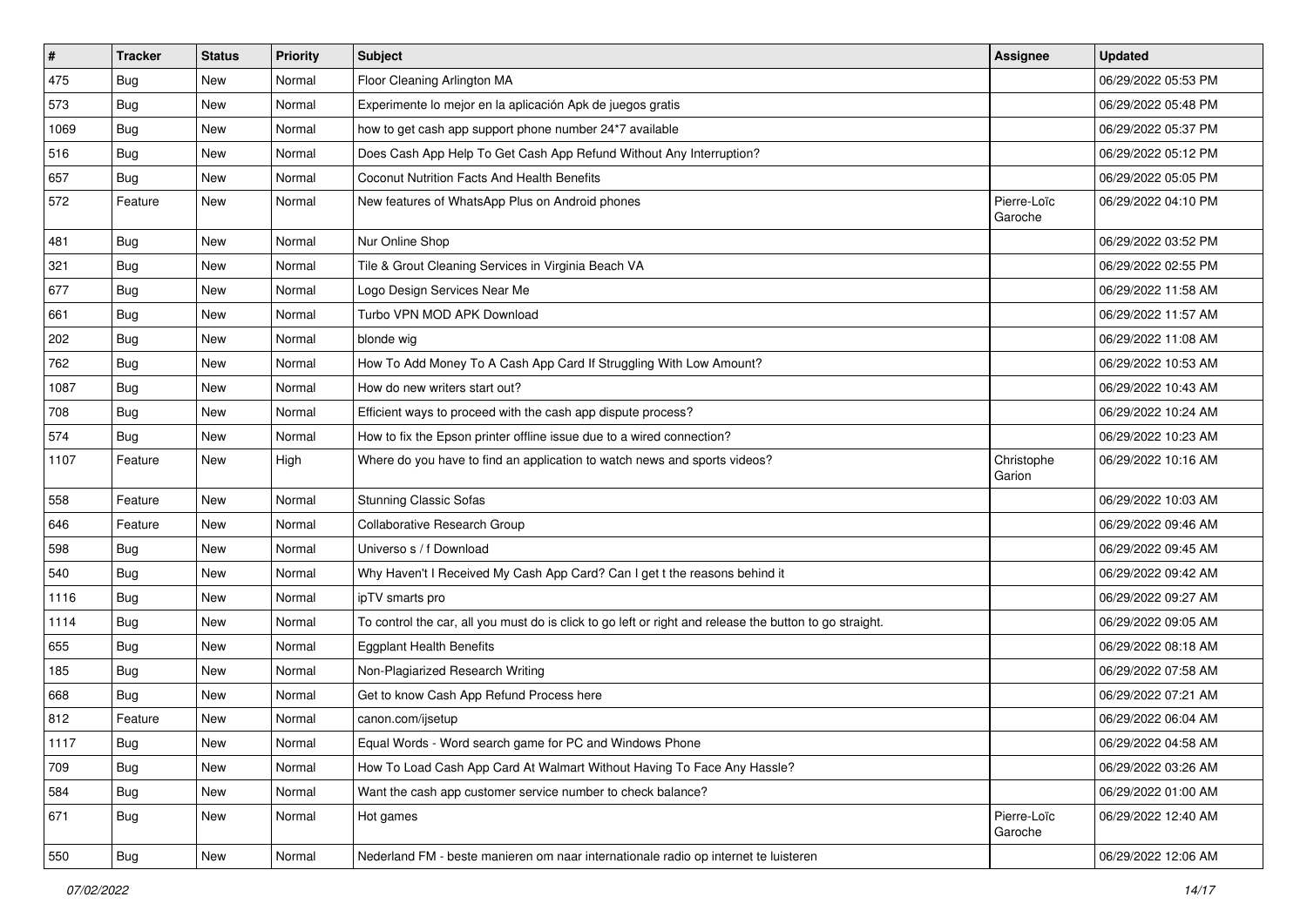| $\vert$ # | <b>Tracker</b> | <b>Status</b> | <b>Priority</b> | <b>Subject</b>                                                                                      | Assignee               | <b>Updated</b>      |
|-----------|----------------|---------------|-----------------|-----------------------------------------------------------------------------------------------------|------------------------|---------------------|
| 265       | <b>Bug</b>     | <b>New</b>    | Normal          | 3 Faq's On Downloading To Your Apple Ipod                                                           |                        | 06/28/2022 11:07 PM |
| 588       | <b>Bug</b>     | <b>New</b>    | Normal          | YouTube Vanced Apk Manager App - Como instalá-lo                                                    |                        | 06/28/2022 10:56 PM |
| 886       | Bug            | New           | Normal          | Is the Fox News Channel on Roku free?                                                               |                        | 06/28/2022 09:36 PM |
| 171       | Feature        | New           | Normal          | loan management system                                                                              |                        | 06/28/2022 08:24 PM |
| 167       | Bug            | New           | Normal          | instant loan without documents                                                                      | Anonymous              | 06/28/2022 07:35 PM |
| 663       | Bug            | New           | Normal          | Know how the Cash app twitches words in a detailed way.                                             | Pierre-Loïc<br>Garoche | 06/28/2022 07:08 PM |
| 229       | Feature        | New           | Normal          | How To Delete Cash App Account? - Check Out the Steps In Detail                                     |                        | 06/28/2022 07:06 PM |
| 888       | Bug            | New           | Normal          | Is the Fox News Channel on Roku free?                                                               |                        | 06/28/2022 06:58 PM |
| 733       | Bug            | New           | Normal          | How does one go about getting a book deal?                                                          |                        | 06/28/2022 06:35 PM |
| 1110      | <b>Bug</b>     | New           | Normal          | Six Guns Mod Apk Answers Your Questions                                                             | Pierre-Loïc<br>Garoche | 06/28/2022 06:26 PM |
| 1000      | <b>Bug</b>     | <b>New</b>    | Normal          | Super easy way to zoom photos and upload to Instagram                                               | Christophe<br>Garion   | 06/28/2022 06:14 PM |
| 207       | Feature        | New           | Low             | real estate lead conversion                                                                         |                        | 06/28/2022 06:09 PM |
| 648       | Feature        | New           | Normal          | <b>Plum Health Benefits</b>                                                                         |                        | 06/28/2022 06:02 PM |
| 780       | Bug            | New           | Normal          | Best Whatsapp Modified APKs                                                                         | Pierre-Loïc<br>Garoche | 06/28/2022 05:38 PM |
| 813       | Feature        | <b>New</b>    | Normal          | Canon.com/ijsetup                                                                                   |                        | 06/28/2022 05:15 PM |
| 224       | Feature        | New           | Normal          | Instant Personal Loan                                                                               | Pierre-Loïc<br>Garoche | 06/28/2022 04:40 PM |
| 186       | Feature        | New           | Normal          | homoeobazaar                                                                                        |                        | 06/28/2022 04:29 PM |
| 1115      | <b>Bug</b>     | New           | Normal          | How to access your saved favorite Tiktok                                                            |                        | 06/28/2022 03:59 PM |
| 980       | Bug            | <b>New</b>    | Normal          | Free Gas Cards for the Unemployed                                                                   |                        | 06/28/2022 02:54 PM |
| 969       | Bug            | New           | Normal          | Watch NCAA Football Live Match Free                                                                 |                        | 06/28/2022 01:31 PM |
| 729       | Bug            | New           | Normal          | Canon IJ Network Tool                                                                               |                        | 06/28/2022 01:10 PM |
| 828       | <b>Bug</b>     | New           | Normal          | Nursery management                                                                                  |                        | 06/28/2022 12:10 PM |
| 743       | <b>Bug</b>     | New           | Normal          | They promote 'pixel art' contests and a 'game jam' related to the work and figure of Carlos Casares |                        | 06/28/2022 12:04 PM |
| 981       | Bug            | New           | Normal          | VidMate Mod APK                                                                                     |                        | 06/28/2022 11:24 AM |
| 976       | Bug            | New           | Normal          | How to delete the cash app account history right now?                                               | Hamza<br>Bourbouh      | 06/28/2022 11:22 AM |
| 1129      | Bug            | New           | Normal          | how to enable direct deposit on cash app?                                                           |                        | 06/28/2022 10:44 AM |
| 997       | Bug            | New           | Normal          | 123.hp.com/laserjet                                                                                 |                        | 06/28/2022 09:48 AM |
| 1100      | Feature        | New           | Low             | <b>Food Products</b>                                                                                | Pierre-Loïc<br>Garoche | 06/28/2022 09:40 AM |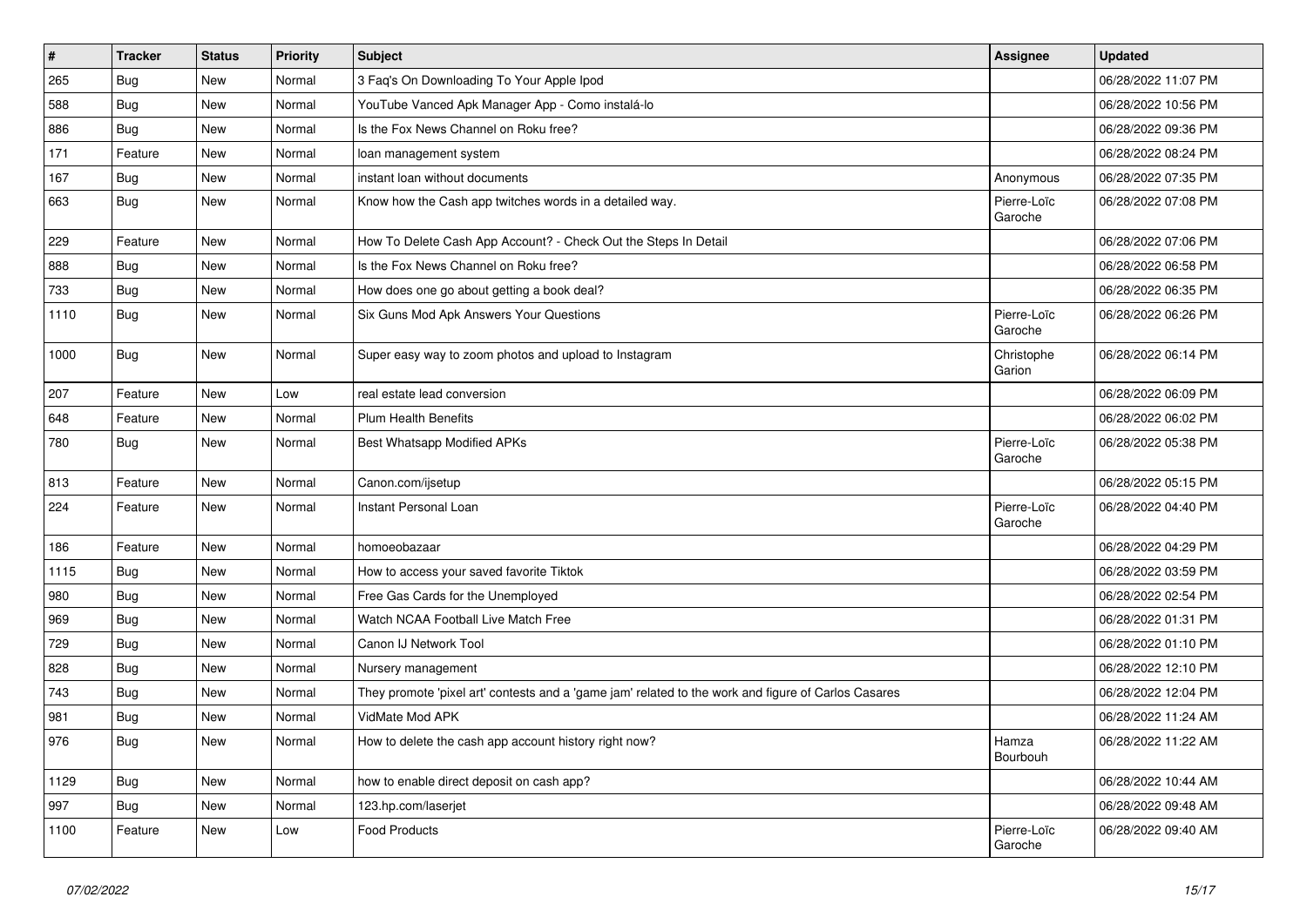| $\pmb{\#}$ | <b>Tracker</b> | <b>Status</b> | Priority | <b>Subject</b>                                                               | Assignee               | <b>Updated</b>      |
|------------|----------------|---------------|----------|------------------------------------------------------------------------------|------------------------|---------------------|
| 821        | Bug            | New           | Normal   | Nicoo - A Review of the Popular Battle Royale Game                           |                        | 06/28/2022 08:30 AM |
| 548        | Bug            | New           | Normal   | Web N Logo Design                                                            |                        | 06/28/2022 08:24 AM |
| 649        | Feature        | New           | Normal   | Pear Health Benefits                                                         |                        | 06/28/2022 08:04 AM |
| 1099       | Feature        | New           | Normal   | Whatsapp Plus - A New Way Of Communicating                                   |                        | 06/28/2022 07:57 AM |
| 608        | Feature        | New           | Normal   | How To Do Hotmail Password Reset Without Phone Number?                       |                        | 06/28/2022 07:39 AM |
| 722        | Bug            | New           | Normal   | Vergrößern Sie Instagram-Fotos mit instazoom                                 | Christophe<br>Garion   | 06/28/2022 07:21 AM |
| 734        | Bug            | New           | Normal   | DR. STRANGE: Multiverse of Scheduling Madness!                               |                        | 06/28/2022 07:07 AM |
| 973        | Feature        | New           | Normal   | Free NFL Streaming Sites                                                     |                        | 06/28/2022 06:27 AM |
| 753        | Bug            | <b>New</b>    | Normal   | onlineessaygrader                                                            |                        | 06/28/2022 05:55 AM |
| 744        | Bug            | New           | Normal   | <b>Pixel Survive</b>                                                         |                        | 06/28/2022 05:13 AM |
| 822        | Bug            | New           | Normal   | Dowload Your Boyfriend Game                                                  |                        | 06/28/2022 04:56 AM |
| 620        | Bug            | New           | Normal   | Viagra Meds: Fastest & Quick Delivery On Your Doorstep - USA                 |                        | 06/28/2022 04:33 AM |
| 965        | Bug            | New           | Normal   | Go with cash app customer service to know where I can load my cash app card  |                        | 06/28/2022 04:30 AM |
| 685        | Bug            | New           | Low      | youtube thumbnail downloader                                                 | Pierre-Loïc<br>Garoche | 06/28/2022 04:26 AM |
| 1105       | Bug            | New           | High     | What is Mahjong online?                                                      |                        | 06/28/2022 03:47 AM |
| 983        | Bug            | New           | Normal   | Finding issue in tekken 3 game?                                              |                        | 06/28/2022 03:26 AM |
| 999        | <b>Bug</b>     | New           | Normal   | Is there a way to find Google Feud answers?                                  |                        | 06/28/2022 01:27 AM |
| 348        | Bug            | New           | Normal   | Mold Removal Services in Chesapeake VA                                       |                        | 06/28/2022 12:53 AM |
| 814        | <b>Bug</b>     | New           | Normal   | Stage Fright Cure                                                            | Pierre-Loïc<br>Garoche | 06/28/2022 12:31 AM |
| 714        | <b>Bug</b>     | New           | Normal   | Cuevana 3 Premium - Enjoy Your Favorite Movies and TV Shows on Your Smart TV |                        | 06/27/2022 11:43 PM |
| 939        | Bug            | New           | Normal   | Ability to change sound notifications                                        | Christophe<br>Garion   | 06/27/2022 11:29 PM |
| 607        | Bug            | New           | Normal   | Vex 5                                                                        |                        | 06/27/2022 11:24 PM |
| 595        | <b>Bug</b>     | New           | Normal   | RFM Online - une révolution dans la gestion de l'identité numérique          |                        | 06/27/2022 11:06 PM |
| 830        | Bug            | New           | Normal   | Poppy Playtime APK                                                           |                        | 06/27/2022 10:31 PM |
| 737        | Bug            | New           | Normal   | How Do I Talk To A Live Person At Facebook If Anything Is Doubtful?          |                        | 06/27/2022 09:59 PM |
| 948        | <b>Bug</b>     | New           | Normal   | Canon IJ Network Tool                                                        |                        | 06/27/2022 09:30 PM |
| 215        | Bug            | New           | Normal   | How For Top Level Cell Phone For You                                         |                        | 06/27/2022 09:19 PM |
| 73         | Bug            | New           | Urgent   | properties ID is not set in Json in EMF backend                              | Pierre-Loïc<br>Garoche | 06/27/2022 09:11 PM |
| 824        | Feature        | New           | Normal   | How to watch Fox News on my Smart TV or similar devices?                     | Pierre-Loïc<br>Garoche | 06/27/2022 08:32 PM |